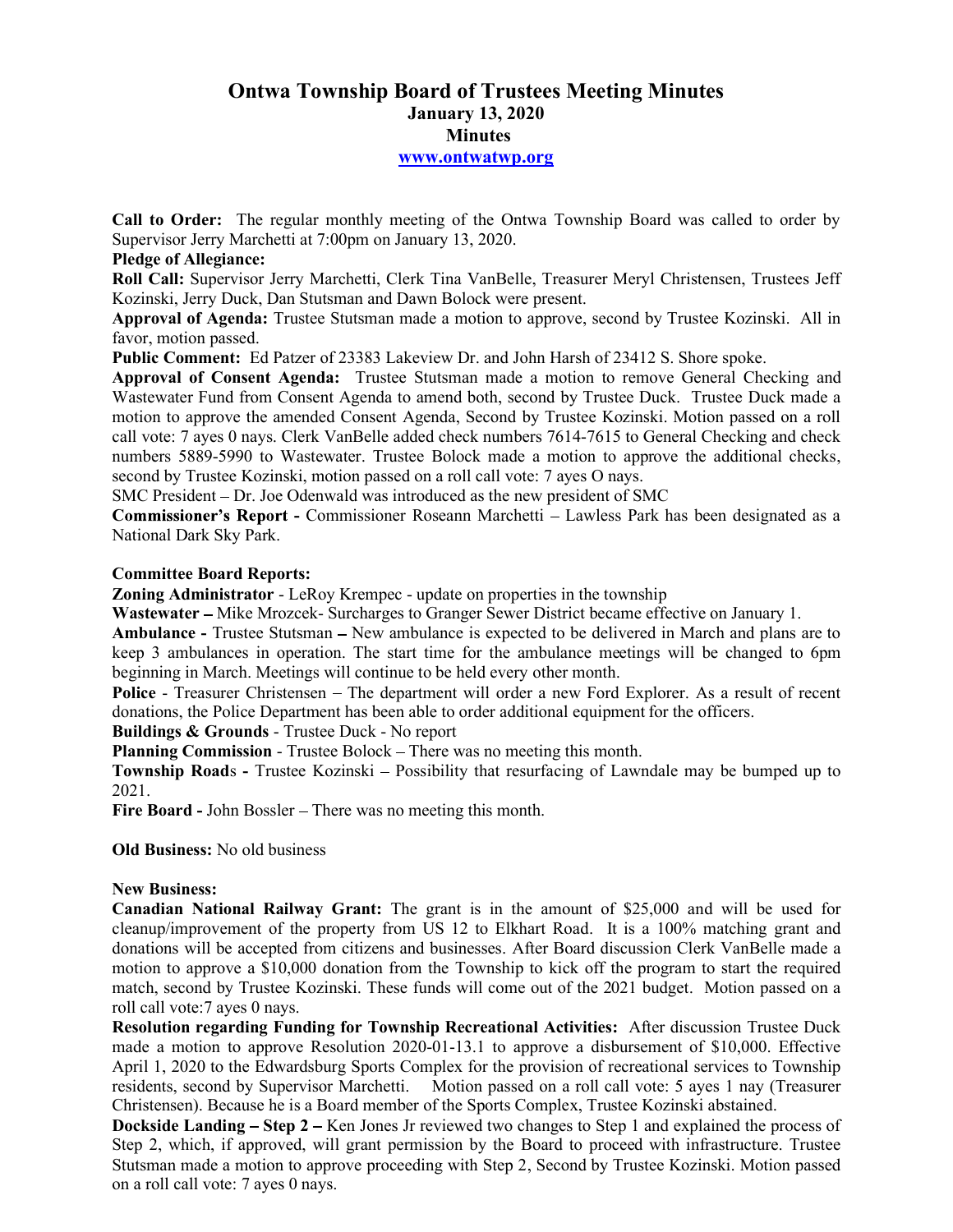Announcements: Next regular Township Board meeting will be February 10<sup>th</sup>, Ambulance Board January 14th, Police Board February 12<sup>th</sup>, Wastewater Board January 22<sup>nd</sup>, Planning Commission February 5th.

Adjourn: Trustee Duck made a motion to adjourn, second by Trustee Kozinski. Meeting adjourned at 8:39 pm.

Respectfully submitted:

\_\_\_\_\_\_\_\_\_\_\_\_\_\_\_\_\_\_\_\_\_\_\_\_\_\_\_\_\_\_\_ Date Approved: \_\_\_\_\_\_\_\_\_\_\_\_\_\_\_

 $\mathcal{L}=\underbrace{\mathcal{L}=\mathcal{L}=\mathcal{L}=\mathcal{L}=\mathcal{L}=\mathcal{L}=\mathcal{L}=\mathcal{L}=\mathcal{L}=\mathcal{L}=\mathcal{L}=\mathcal{L}=\mathcal{L}=\mathcal{L}=\mathcal{L}=\mathcal{L}=\mathcal{L}=\mathcal{L}=\mathcal{L}=\mathcal{L}=\mathcal{L}=\mathcal{L}=\mathcal{L}=\mathcal{L}=\mathcal{L}=\mathcal{L}=\mathcal{L}=\mathcal{L}=\mathcal{L}=\mathcal{L}=\mathcal{L}=\mathcal{L}=\mathcal{L}=\mathcal{L}=\mathcal{L}=\$ 

Tina VanBelle, Ontwa Township Clerk

Recording Secretary

Linda Weaver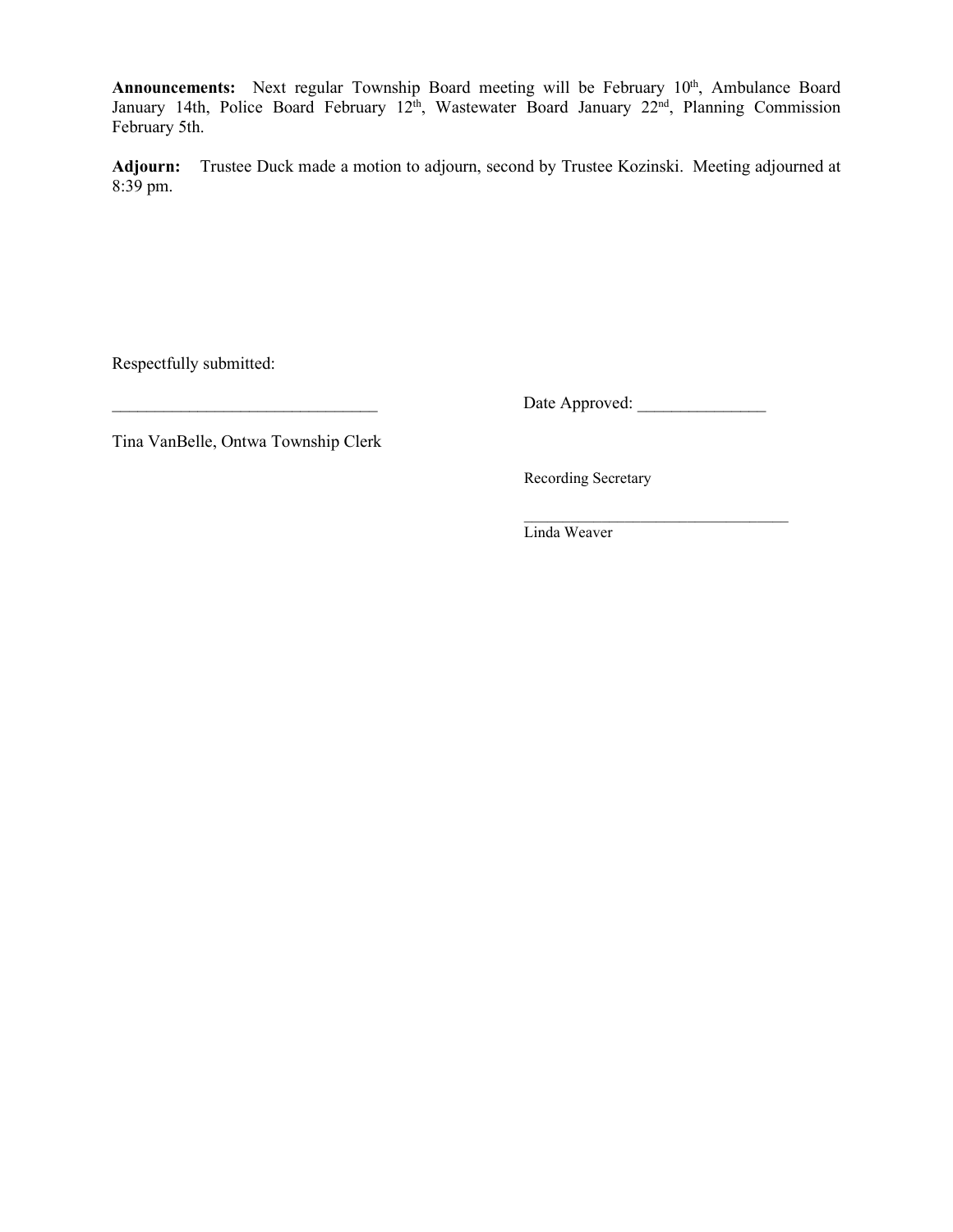# **Ontwa Township Board of Trustees Meeting Minutes February 10, 2020 Minutes** www.ontwatwp.org

Call to Order: The regular monthly meeting of the Ontwa Township Board was called to order by Supervisor Jerry Marchetti at 7:00pm on February 10, 2020.

## **Pledge of Allegiance:**

襟

巡

¥,

Roll Call: Supervisor Jerry Marchetti, Clerk Tina VanBelle, Treasurer Meryl Christensen, Trustee Jerry Duck, Trustee Dan Stutsman and Trustee Dawn Bolock were present. Absent: Trustee Jeff Kozinski

Approval of Agenda: Trustee Stutsman made a motion to approve, second by Trustee Duck. Clerk VanBelle made a motion to amend the agenda to add under new business #4 reschedule March BOT meeting to March 12<sup>th</sup>. Trustee Duck seconded. All in favor, motion passed. Public Comment: No public comment

Approval of Consent Agenda: Clerk VanBelle made a motion to amend the consent agenda by adding

general check #7649-7656, Fire check#1021, Ambulance check#1022 and Police check #1517 seconded by Treasurer Christensen. Trustee Bolock made a motion to approve as amended, seconded by Trustee Duck. Approved on a roll call vote 6 ayes, 0 nays. Absent trustee Kozinski.

Commissioner's Report - Commissioner Roseann Marchetti - 3 vehicles for Sheriffs dept purchased, \$75k veterans grant approved, new director at Woodlands.

#### **Committee Board Reports:**

Zoning Administrator - LeRoy Krempec - no report - absent from meeting.

Wastewater - Trustee Stutsman gave update and told about CT Electric/Cummings Sales & Services.

Ambulance - Trustee Stutsman - New ambulance is expected to be delivered in March. Income from transfers lagging. Fully staffed for two Ambulances.

Police - Treasurer Christensen -- Next meeting March 11<sup>th</sup> at the Village Hall.

Buildings & Grounds - Trustee Duck - No report

Planning Commission - Trustee Bolock - There was no meeting this month.

Township Roads - Trustee Kozinski - Absent - no report.

Fire Board - John Bossler - Absent - Supervisor Marchetti said on budget for year. Fire board members re-appointed for 2020-2021.

Old Business: No old business

#### **New Business:**

Board Appointments: Supervisor Marchetti made a motion to re-appoint all 8 people whose terms are expiring to a term ending in 2023. Trustee Duck Seconded. See attached list. All in favor motion passed. Supervisor Marchetti made a motion to appoint Dave Stiffler to complete Fritz Lambright term ending in 2022, seconded by Trustee Stutsman. All in favor motion passed.

CT Electric/Cummings Sales and Service - Wastewater: After discussion Trustee Stutsman made a motion to approve funding not to exceed \$3500.00 total for labor and materials, to add generator run signals to the Mission dialers at JPC-1, B3, and B4 lift stations, seconded by Trustee Duck. Motion passed on a roll call vote: 6 ayes 0 nays. Trustee Kozinski absent.

Re-Schedule BOT Meeting - Clerk VanBelle made a motion to reschedule the BOT March meeting from March 10<sup>th</sup> to March 12<sup>th</sup> because of the presidential primary. Seconded by Supervisor Marchetti, all in favor motion passed.

Announcements: Next regular Township Board meeting will be March 12th, Ambulance Board March 17th, Police Board March 11<sup>th</sup>, Wastewater Board February 26<sup>nd</sup>, Planning Commission March 4th.

Adjourn: Trustee Stutsman made a motion to adjourn, second by Trustee Duck. Meeting adjourned at 7:28 pm.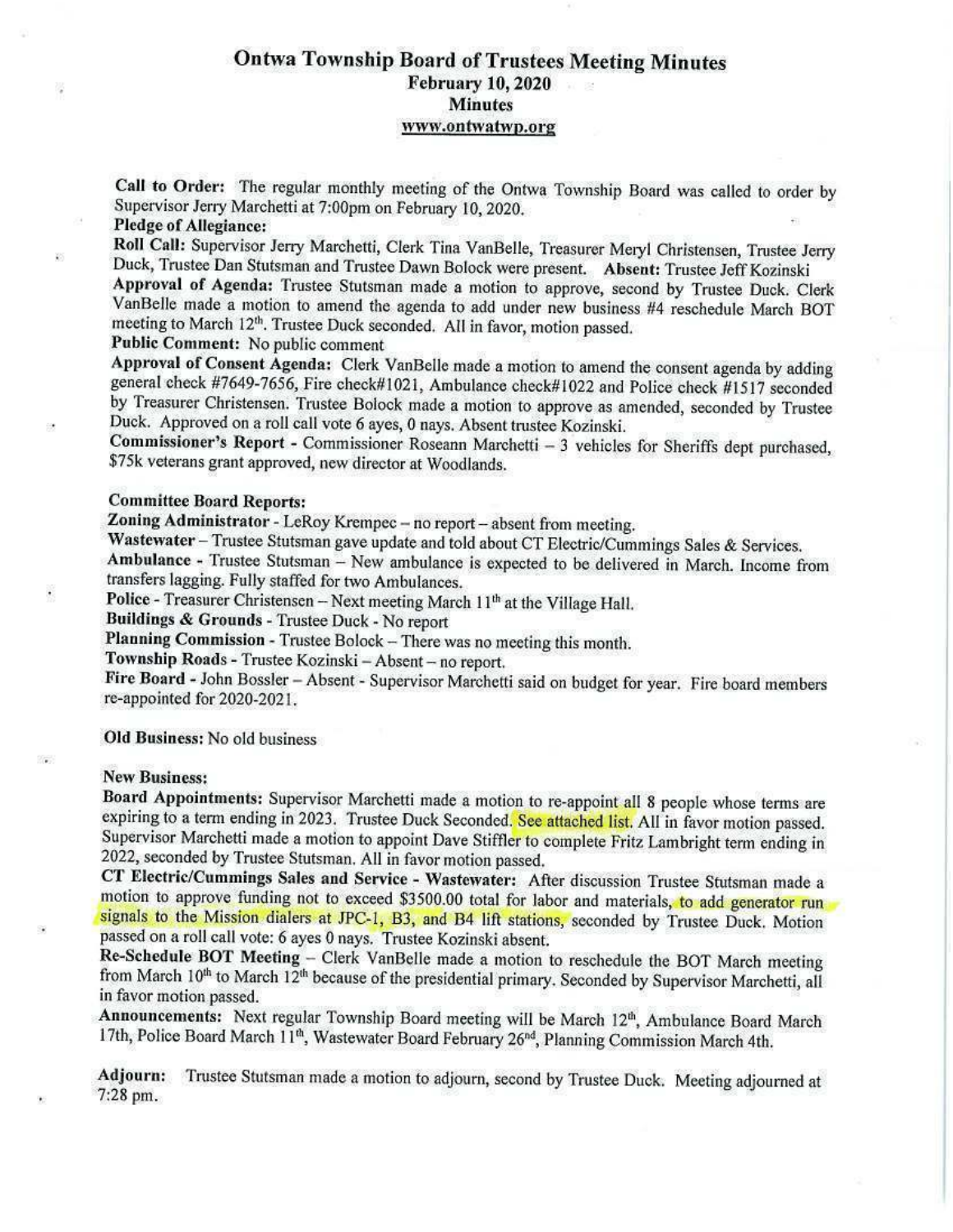-BOARD REAPPOINTMENTS PLANNING COMMISSION DICK GATES-2023 MIKE MROCZEK-2023 SANDY SEANOR-2023 **WASTEWATER** JEFF VANBELLE-2023 **BRUCE CASSIDY-2023** ZONING BOARD OF APPEALS JEFF BROWN-2023 SANDY SEANOR-2023 JOE TREDWAY-2023 NEW APPOINTMENT-WASTE WATER BOARD DAVE STIFFLER-2022 COMPLETING FRITZ **LAMBRIGHT TERM**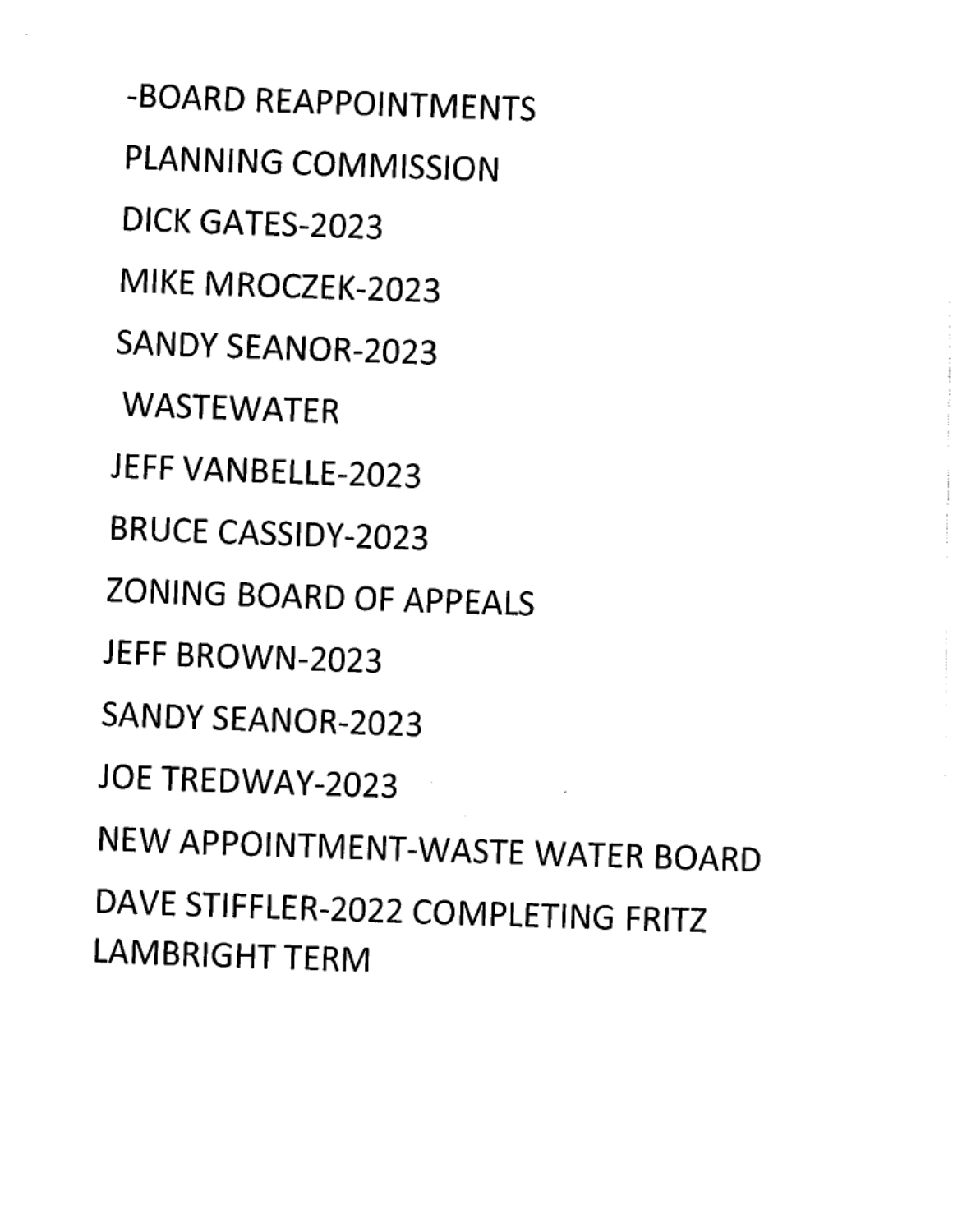Respectfully submitted:

Tina VanBelle, Ontwa Township Clerk

Date Approved: March 12, 2020

Recording Secretary

q. Linda Weaver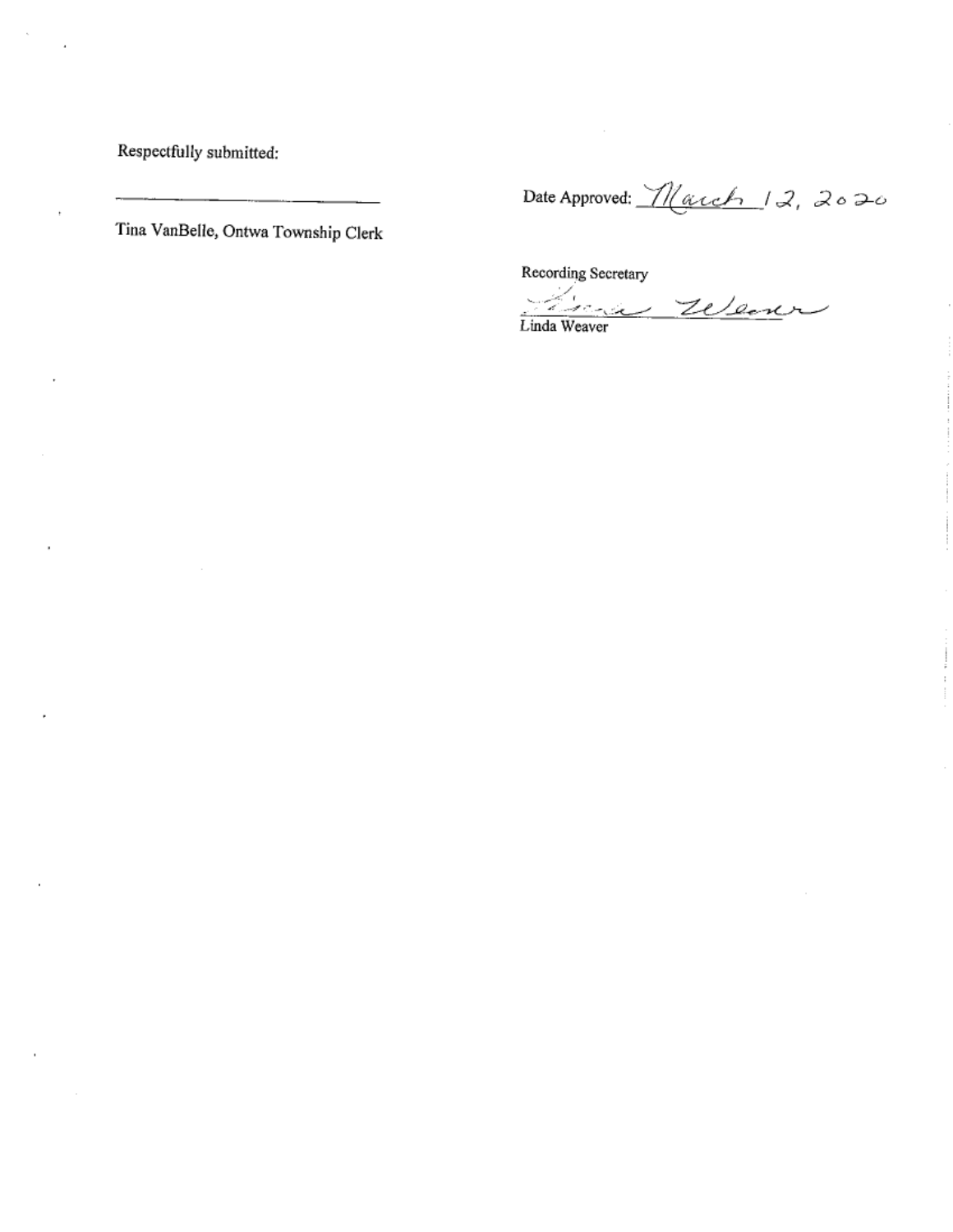# **Ontwa Township Board of Trustees Meeting Minutes March 12, 2020 Minutes www.ontwatwp.org**

**Call to Order:** The regular monthly meeting of the Ontwa Township Board was called to order by Supervisor Jerry Marchetti at 7:00pm on March 12, 2020.

## **Pledge of Allegiance:**

**Roll Call:** Supervisor Jerry Marchetti, Clerk Tina VanBelle, Treasurer Meryl Christensen, Trustees Jeff Kozinski, Dan Stutsman and Dawn Bolock were present. Trustee Duck was present by phone.

**Approval of Agenda:** Trustee Kozinski made a motion to add 2020 Road Projects as item #7 under New Business, second by Supervisor Marchetti, and Trustee Stutsman made a motion to add Lawn Mowing Bids as item #8 under New Business, second by Treasurer Christensen. All in favor, motion passed. **Public Comment:** Scott McCall of 68412 Lazy Lane spoke.

**Approval of Consent Agenda**: Clerk VanBelle made a motion to amend February Meeting Minutes, second by Treasurer Christensen. Treasurer Christensen made a motion to approve the amended Consent Agenda, second by Trustee Bolock. All in favor, motion passed.

**Commissioner's Report:** Commissioner Roseann Marchetti: Hazardous Waste Collection will be April 25th from 9am-12pm at the lower parking lot of the County Building. Used tire drop off will be August 15 at the lower parking lot of the County Building.

### **Committee Board Reports:**

### **Zoning Administrator:** No report

**Wastewater:** Brigid Forlenza- Received permits for the two dry hydrants, one will be located on Redfield Road at the canoe launch and the other will be by the bridge on Christiana Drive. Bids will be received for fencing around JCP1.

**Ambulance:** Trustee Stutsman- Delivery date for the new ambulance has been pushed back to May.

**Police:** Treasurer Christensen- The Department will be getting a new squad car in May.

## **Buildings & Grounds:** No report

**Planning Commission:** Trustee Bolock- Two site plans and the Annual Report were approved at the last meeting.

**Township Roads:** Trustee Kozinski- plans are being discussed to designate May 6<sup>th</sup> as Ride/walk to School Day.

**Fire Board:** No report

**Old Business:** No old business

## **New Business:**

Krause Park: Supervisor Marchetti- The township received a grant from Burnham & Insurance Group for improvements to Krause Park. It will be used to replace mulch in the playground area.

**Resolution to appoint professional service providers:** Clerk VanBelle made a motion to approve Resolution 2020-03-12.1 to retain Edwardsburg Argus as the official newspaper for all legal and official township business, Kruggel, Lawton & Company as the township auditors, Chemical Bank, GW Jones Bank and Circle Federal Credit Union as official depositories for all township funds, Williams & Works and Wightman & Associates as the Professional Engineers for the township and Bauckham, Sparks, Thall, Seeber and Kaufman P.C. attorneys at law and Mika Meyers PLC (wastewater). All appointments are for fiscal year 2020-2021. Second by Trustee Kozinski. Motion passed on a roll call vote:7 ayes 0 nays.

**Resolution to establish regular meeting hours:** Clerk VanBelle made a motion to approve Resolution 2020-03-12.3 to establish dates of the monthly Board of Trustees meetings for the fiscal year of 2020- 2021, which are held on the 2nd Monday of each month at 7pm. Second by Treasurer Christensen. Motion passed on a roll call vote:7 ayes 0 nays.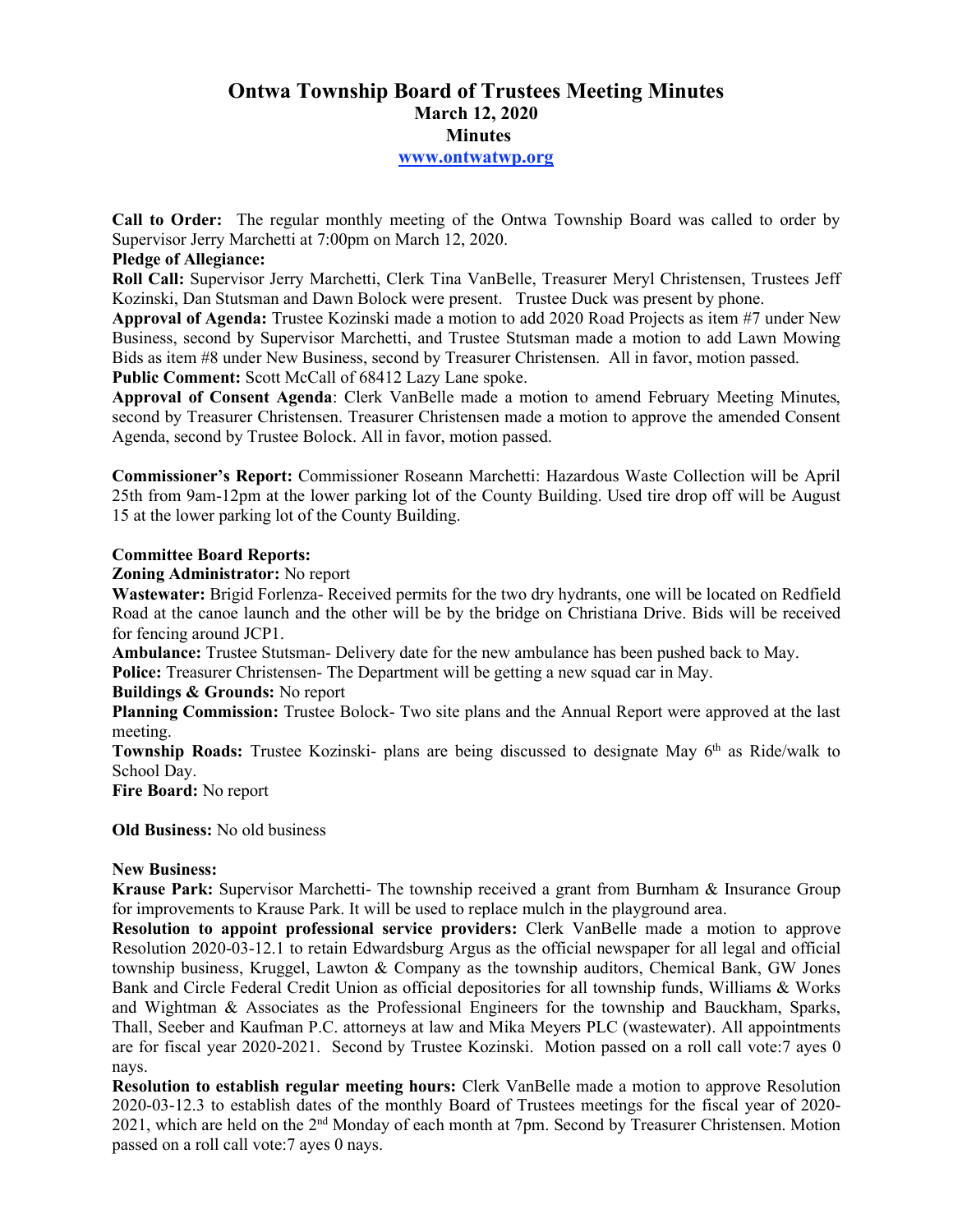**Resolution to adopt the annual exemption option:** Clerk VanBelle made a motion to pass Resolution 2020-03-12.2 to adopt Section 8 of 2011 Public Act 152 for fiscal year 2020-2021. Second by Trustee Duck. Motion passed on a roll call vote: 6 ayes 1 nay (Treasurer Christensen).

**Planning Commission Annual Report:** Trustee Bolock made a motion to approve the 2019 Annual Ontwa Township Planning Commission Report. Second by Treasurer Christensen. All in favor, motion passed.

**Wastewater Servpro-Clean WW Building:** Trustee Stutsman made a motion to approve contracting Servpro of Cass & St. Joseph Counties to clean the wastewater building at a cost not to exceed \$1,300. Second by Trustee Bolock. Motion passed on a roll call vote: 6 ayes 1 nay (Trustee Kozinski).

**2020 Road Projects:** Trustee Kozinski made a motion to approve the proposed list of road repairs for Ontwa Township. Second by Treasurer Christensen. Motion passed on a roll call vote:7 ayes 0 nays. Listing attached.

**Lawn Mowing Bids:** Two bids were presented to the Township for lawn bids for 2020. Trustee Stutsman made a motion to approve McCall's Outside Chores. Second by Trustee Bolock. Motion passed on a roll call vote:7 ayes 0 nays.

Announcements: Next regular Township Board meeting will be April 13<sup>th</sup>, Ambulance Board March  $17<sup>th</sup>$ , Police Board April 8<sup>th</sup>, Wastewater Board March 22, Planning Commission April 1st. There will be a public hearing on the 2020-2021 budget on March 26 at 10am at the Township Hall. Clean up days for Ontwa Township residents will be April 25 from 9am-3pm.

**Adjourn:** Trustee Kozinski made a motion to adjourn, second by Trustee Stutsman. Meeting adjourned at 8:03 pm.

Respectfully submitted:

Date Approved:

Tina VanBelle, Ontwa Township Clerk

Recording Secretary

 $\mathcal{L}_\text{max}$  , and the set of the set of the set of the set of the set of the set of the set of the set of the set of the set of the set of the set of the set of the set of the set of the set of the set of the set of the Linda Weaver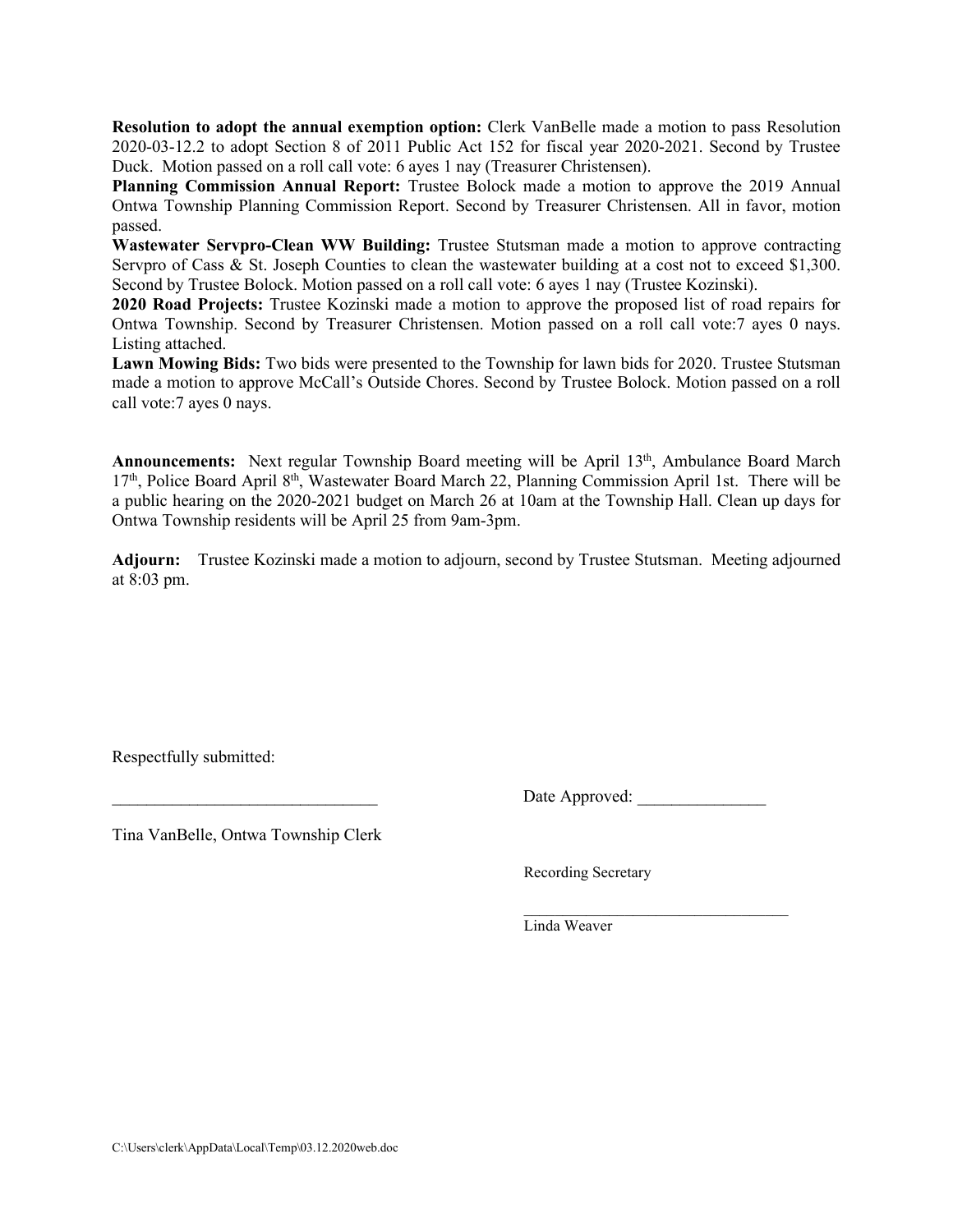# **Ontwa Township Board of Trustees Meeting Minutes April 13, 2020 Minutes www.ontwatwp.org**

# **Due to the Township being closed the meeting was conducted via Zoom. The Public was invited.**

**Call to Order:** The regular monthly meeting of the Ontwa Township Board was called to order by Supervisor Jerry Marchetti at 7:00pm on April 13, 2020.

## **Pledge of Allegiance:**

**Roll Call:** Supervisor Jerry Marchetti, Clerk Tina VanBelle, Treasurer Meryl Christensen, Trustees Dawn Bolock and Dan Stutsman were present. Trustee Kozinski joined at 7:15 and Trustee Duck joined at 7:25. **Approval of Agenda:** Trustee Bolock made a motion to approve the agenda, second by Trustee Stutsman. All in favor, motion passed.

**Public Comment:** No public comment.

**Approval of Consent Agenda**: Clerk VanBelle made a motion to approve the Consent Agenda, second by Trustee Stutsman. Motion passed on a roll call vote: 5 ayes 0 nays. Trustees Kozinski and Duck were absent.

**Commissioner's Report:** Commissioner Roseann Marchetti: County Building is closed, but administration staff is working. The deadline to respond to the census survey has been extended to July 21, 2020.

## **Committee Board Reports: Due to the closure the only report was Ambulance**

**Zoning Administrator:** Leroy Krempec-**Wastewater:** Brigid Forlenza-

**Ambulance:** Trustee Stutsman- March income was the highest all year. New ambulance arrival date has been pushed back to June.

**Police:** Treasurer Christensen-

**Buildings & Grounds:** Trustee Duck-

**Planning Commission:** Trustee Bolock-

**Township Roads:** Trustee Kozinski-

**Fire Board:** John Bossler-

**Old Business:** No old business

## **New Business:**

**Krause Park:** Supervisor Marchetti- Trustee Bolock made a motion to accept the bid, as discussed by Supervisor Marchetti, from Penchura LLC to replace mulch in the playground area at Krause Park at a cost of \$14,700. Second by Trustee Kozinski. Motion passed on a roll call vote: 6 ayes, 0 nays. Trustee Duck was absent.

**Resolution to adopt millage ballot language for Fire and Ambulance Services:** Clerk VanBelle made a motion to approve Resolution 2020-04-13.1, a renewal of existing millage, second by Trustee Bolock. Motion passed on a roll call vote: 6 ayes 0 nays. Trustee Duck was absent.

**Resolution to adopt millage ballot language for Police Department:** Trustee Bolock made a motion to approve Resolution 2020-04-13.2, a renewal of existing millage, second by Trustee Kozinski. Motion passed on a roll call vote: 6 ayes 0 nays. Trustee Duck was absent.

**Resolution to adopt millage ballot language for Ambulance Service:** Trustee Bolock made a motion to approve Resolution 2020-04-13.3, a renewal of existing millage, second by Trustee Stutsman. Motion passed on a roll call vote: 7 ayes 0 nays.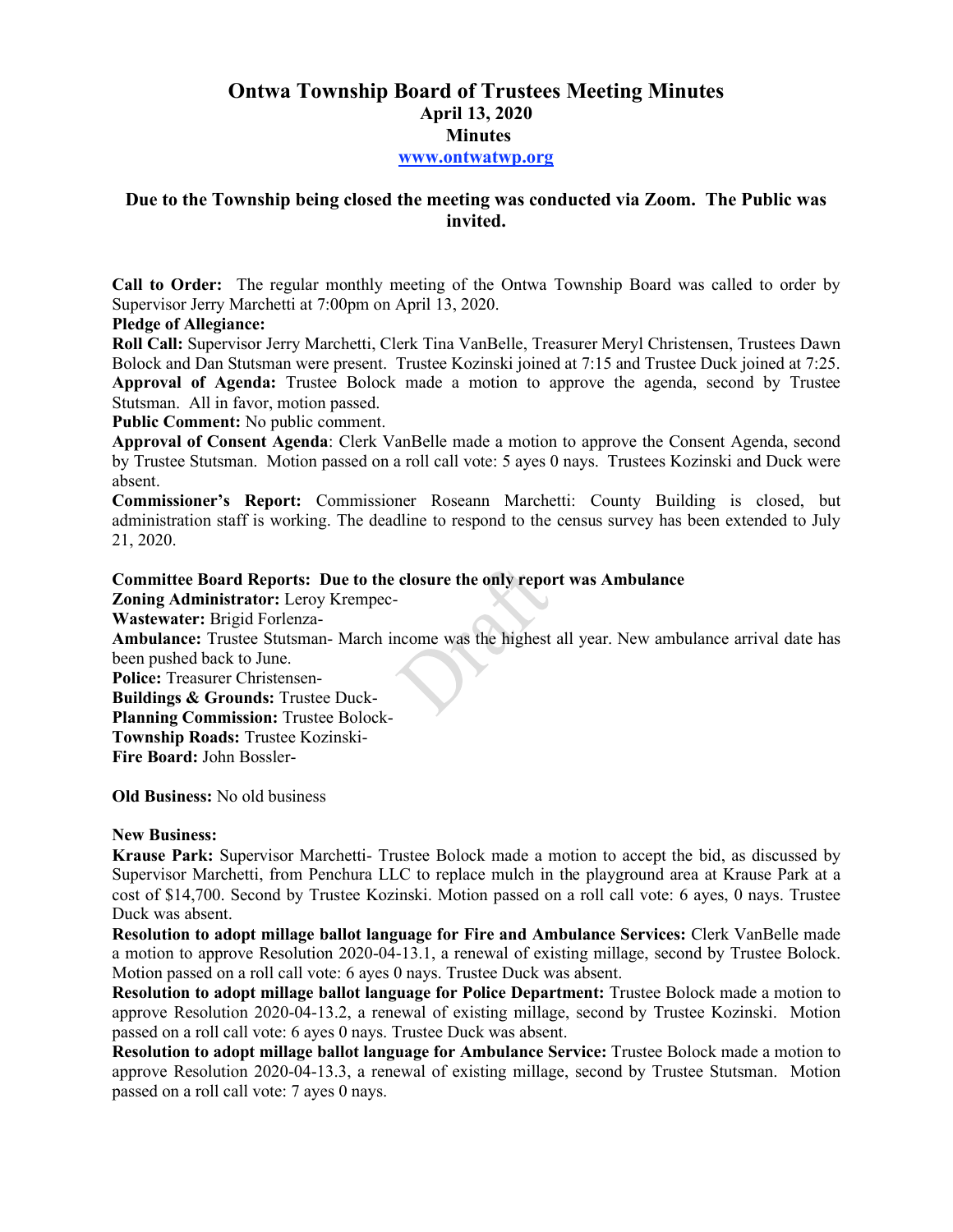**Announcements:** Announcements: The next regular Township Board meeting will be held May 11. Procedure for the meeting will be posted on the website. No other Township meetings are scheduled at this time.

**Adjourn:** Trustee Kozinski made a motion to adjourn, second by Trustee Stutsman. Meeting adjourned at 7:40 pm.

Respectfully submitted:

\_\_\_\_\_\_\_\_\_\_\_\_\_\_\_\_\_\_\_\_\_\_\_\_\_\_\_\_\_\_\_ Date Approved: \_\_\_\_\_\_\_\_\_\_\_\_\_\_\_

Tina VanBelle, Ontwa Township Clerk

Recording Secretary

 $\blacksquare$ Linda Weaver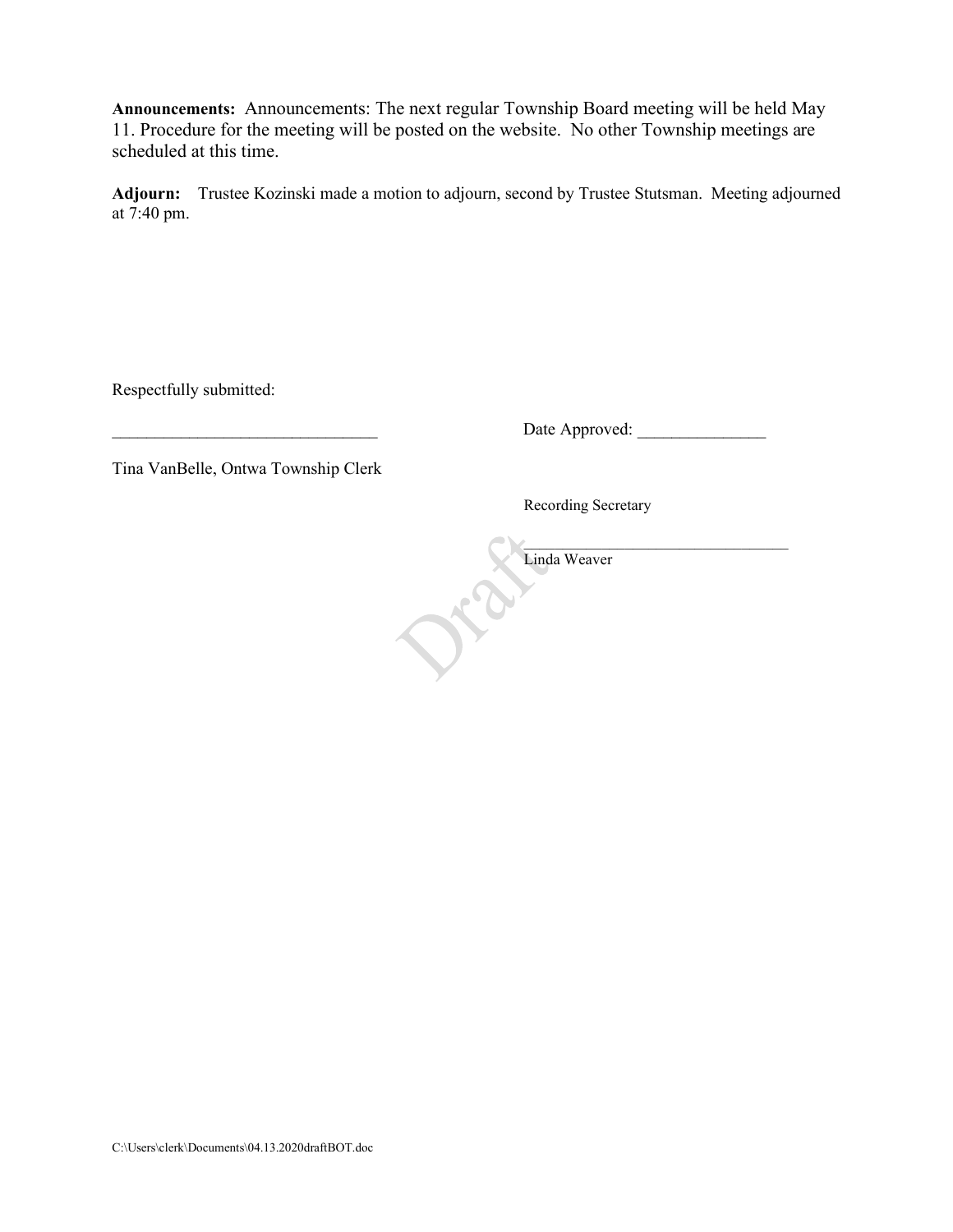# **Ontwa Township Board of Trustees Meeting Minutes May 11, 2020 Minutes www.ontwatwp.org**

# **Due to the Township being closed the meeting was conducted via Zoom. The Public was invited. Information on joining the meeting are posted on the website each month.**

**Call to Order:** The regular monthly meeting of the Ontwa Township Board was called to order by Supervisor Jerry Marchetti at 7:01pm on May 11, 2020.

**Pledge of Allegiance:** 

**Roll Call:** Supervisor Jerry Marchetti, Clerk Tina VanBelle, Treasurer Meryl Christensen, Trustees Dawn Bolock, Dan Stutsman, Jeff Kozinski, and Jerry Duck were present.

**Approval of Agenda:** Trustee Duck made a motion to approve the agenda, second by Trustee Kozinski. All in favor, motion passed.

**Public Comment:** No public comment.

**Approval of Consent Agenda**: Treasurer Christensen made a motion to approve the Consent Agenda, second by Trustee Kozinski. Motion passed on a roll call vote: 7 ayes 0 nays.

**Commissioner's Report:** Commissioner Roseann Marchetti: Millage for County Medical Care Facility will be on August ballot.

### **Committee Board Reports:**

**Zoning Administrator:** Leroy Krempec-

**Wastewater:** Brigid Forlenza- Annual sewer line cleaning will begin and work at Krause Park has begun and will be completed by the end of the week.

**Ambulance:** Trustee Stutsman- Fiscal year ended with \$28K in the black. Due to lack of calls some staff will be laid off.

**Police:** Treasurer Christensen-

**Buildings & Grounds:** Trustee Duck-

**Planning Commission:** Trustee Bolock-

**Township Roads:** Trustee Kozinski- Lane Road dust control has been added to the 2020 Ontwa Township Road Proposal.

**Fire Board:** John Bossler- Calls are down and some firemen training began today.

#### **Old Business:** No old business

#### **New Business:**

**Fireworks:** Clerk VanBelle made a motion to approve applications for Eagle Lake and Garver Lake July 4 th fireworks, second by Trustee Kozinski. All in flavor, motion passed.

**Clean Earth Wastewater:** Trustee Stutsman made a motion to accept the proposal from Clean Earth to begin annual sewer. line cleaning and repair to a section of pipe on Elkhart Road, not to exceed \$45,000. Second by Trustee Kozinski. Motion passed on a roll call vote: 7 ayes 0 nays.

**McCall's Outdoor:** A proposal from McCall's for some work needed at the Township will be considered later.

Discussion followed on options to modifications at the Township Hall after reopening to secure the health of staff and customers.

**Announcements:** Announcements: The next regular Township Board meeting will be held June 8. Procedure for the meeting will be posted on the website. No other Township meetings are scheduled at this time.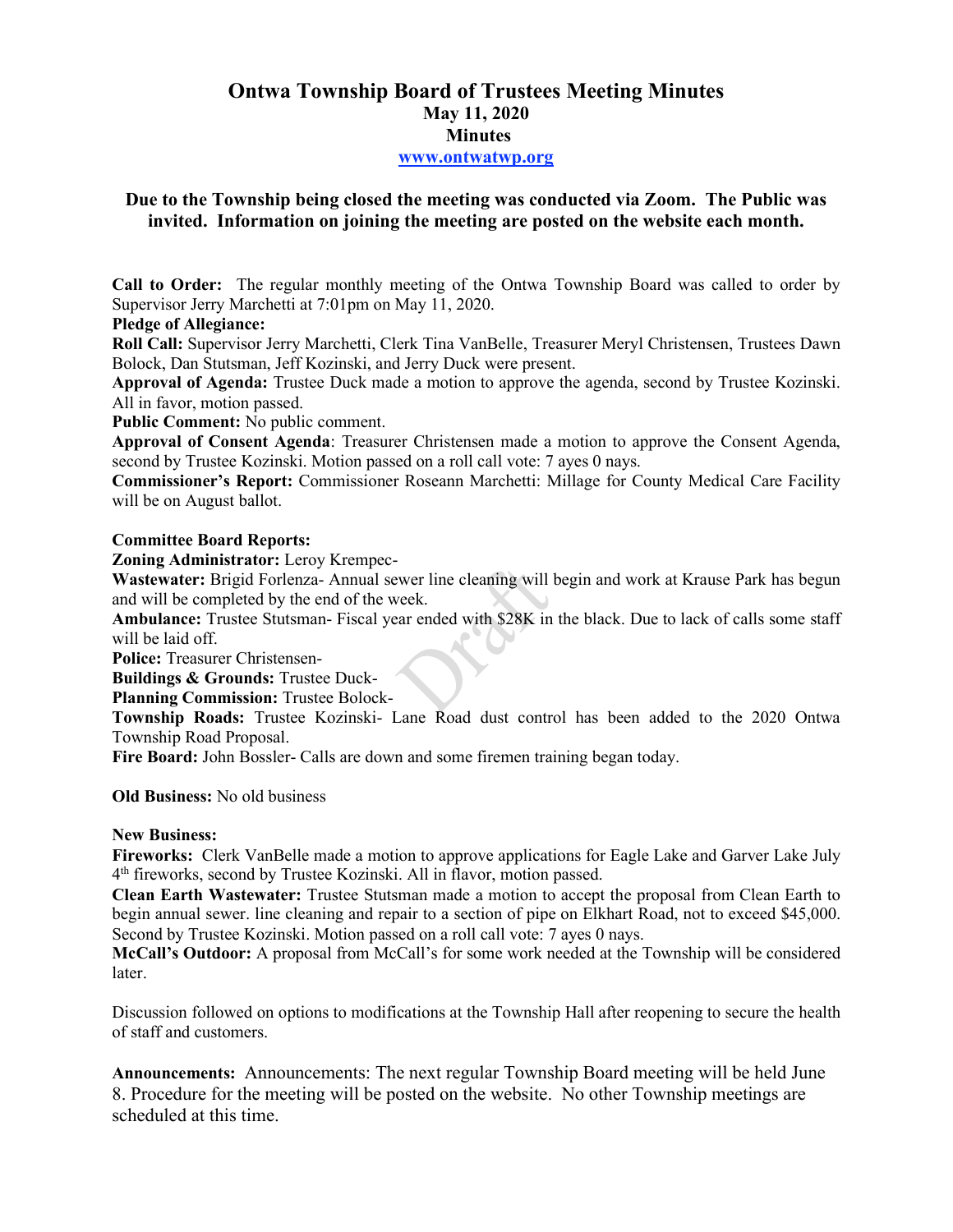**Adjourn:** Trustee Duck made a motion to adjourn, second by Trustee Kozinski. Meeting adjourned at 7:35 pm.

Respectfully submitted:

\_\_\_\_\_\_\_\_\_\_\_\_\_\_\_\_\_\_\_\_\_\_\_\_\_\_\_\_\_\_\_ Date Approved: \_\_\_\_\_\_\_\_\_\_\_\_\_\_\_

Tina VanBelle, Ontwa Township Clerk

Recording Secretary

 $\mathcal{L}=\frac{1}{2} \sum_{i=1}^{n} \frac{1}{2} \sum_{i=1}^{n} \frac{1}{2} \sum_{i=1}^{n} \frac{1}{2} \sum_{i=1}^{n} \frac{1}{2} \sum_{i=1}^{n} \frac{1}{2} \sum_{i=1}^{n} \frac{1}{2} \sum_{i=1}^{n} \frac{1}{2} \sum_{i=1}^{n} \frac{1}{2} \sum_{i=1}^{n} \frac{1}{2} \sum_{i=1}^{n} \frac{1}{2} \sum_{i=1}^{n} \frac{1}{2} \sum_{i=1}^{n} \frac{1}{2} \sum_{$ Linda Weaver

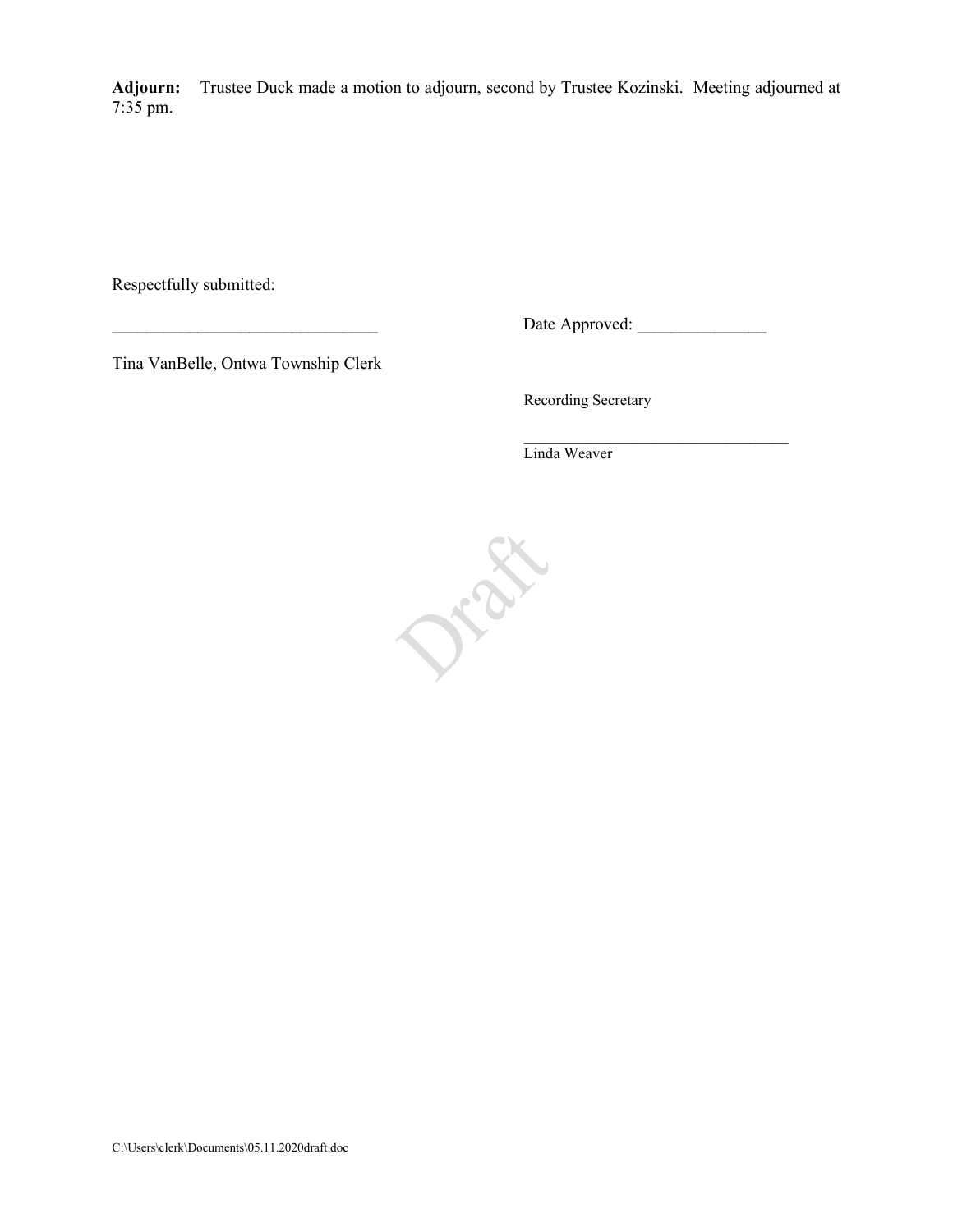# **Ontwa Township Board of Trustees Meeting Minutes June 8, 2020 Minutes www.ontwatwp.org**

## **Due to the Township being closed the meeting was conducted via Zoom. The Public was invited. Information on joining the meeting is posted on the website each month.**

**Call to Order:** The regular monthly meeting of the Ontwa Township Board was called to order by Supervisor Jerry Marchetti at 7:01pm on June 8, 2020.

## **Pledge of Allegiance:**

**Roll Call:** Supervisor Jerry Marchetti, Clerk Tina VanBelle, Treasurer Meryl Christensen, Trustees Dawn Bolock, Dan Stutsman, Jeff Kozinski, and Jerry Duck were present.

**Approval of Agenda:** Trustee Stutsman made a motion to approve the agenda, second by Trustee Kozinski. All in favor, motion passed.

**Public Comment:** No public comment.

**Approval of Consent Agenda**: Trustee Bolock made a motion to approve the Consent Agenda, second by Trustee Kozinski. Motion passed on a roll call vote: 7 ayes 0 nays.

**Commissioner's Report:** Commissioner Roseann Marchetti: A second Food Fair Drive Up will be held on June  $12^{th}$ ,  $13^{th}$ ,  $\&$   $14^{th}$ . Cass County reopening plan was approved. The County Fair will be held this year, but the Fair Board has yet to determine the format.

### **Committee Board Reports:**

**Zoning Administrator:** Leroy Krempec-

**Wastewater:** Brigid Forlenza- Trash containers have been placed at Eagle Lake Road and three more will be provided by the county. Twenty-seven thousand feet of pipe and 4 lift stations were cleaned last month.

**Ambulance:** Trustee Stutsman- The Ambulance is currently back at full staff.

**Police:** Treasurer Christensen-

**Buildings & Grounds:** Trustee Duck-

**Planning Commission:** Trustee Bolock-

**Township Roads:** Trustee Kozinski-

**Fire Board:** John Bossler- Some repairs will be done to the station as well as residing the building.

**Old Business:** No old business

#### **New Business:**

**Fireworks Application:** Trustee Kozinski made a motion to approve applications for Juno Lake July 4<sup>th</sup> fireworks, second by Trustee Stutsman. All in flavor, motion passed.

**Township Credit Card:** Following discussion of obtaining a credit card to avoid township officials from needing to use personal credit cards for township purchases, and to write a policy for the use of such card, Trustee Kozinski made a motion to approve. Second by Trustee Duck. A policy will be presented at the July Board Meeting. Motion passed on a roll call vote: 7 ayes 0 nays.

**Covid preparedness plan:** The Covid-19 Preparedness and Response Plan provided by township lawyers was voted down on a roll call vote. 1 aye (Supervisor Marchetti) 6 nays (Clerk VanBelle, Treasurer Christensen, Trustees Kozinski, Duck, Stutsman and Bolock). A plan will be prepared and presented to the Board during the July meeting. The Township will remain closed at this time; however, appointments can be made by calling the township office at 269.663.2347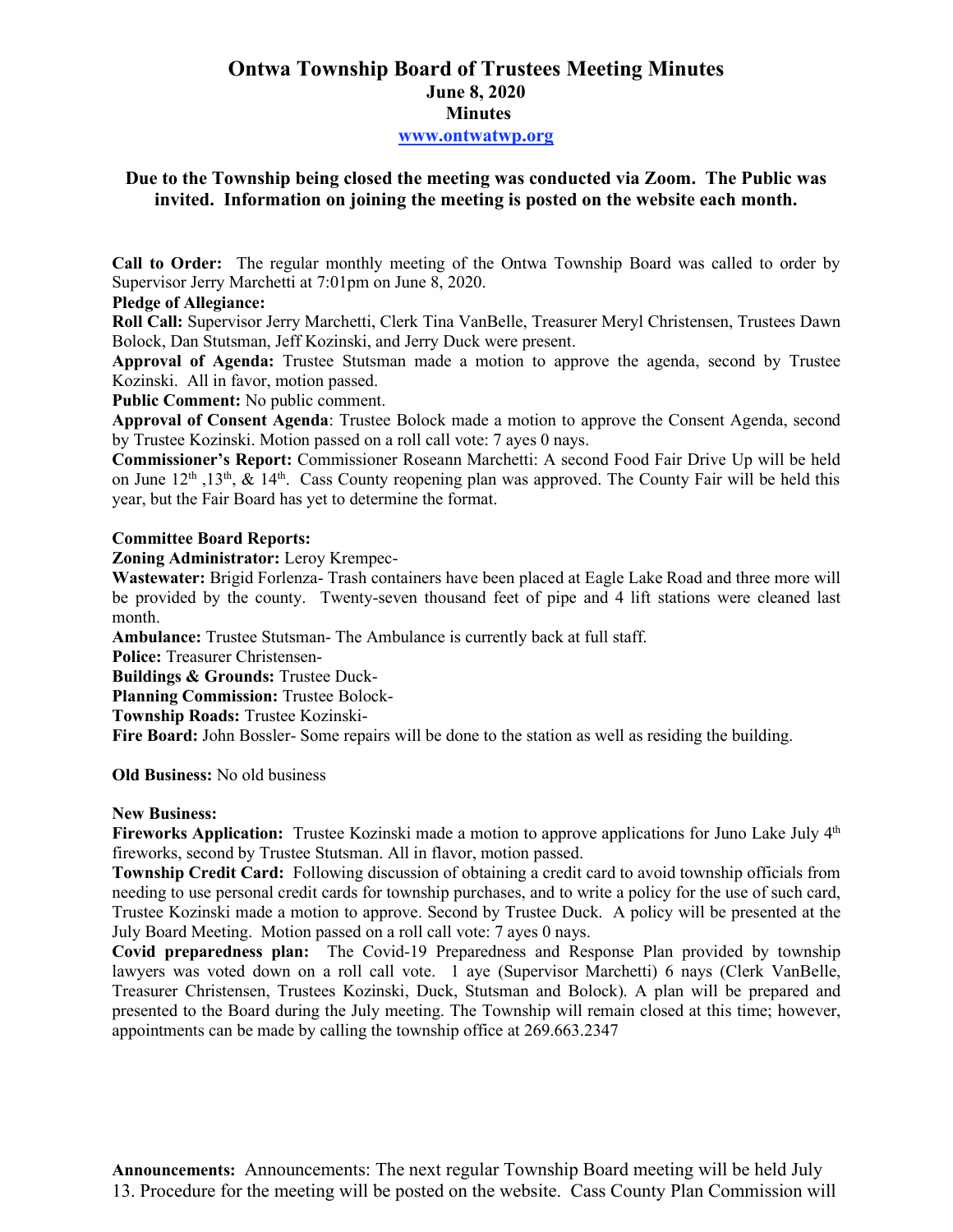meet June 24th. No other Township meetings are scheduled at this time. Township Trash Days have not been rescheduled.

**Adjourn:** Trustee Stutsman made a motion to adjourn, second by Trustee Duck. Meeting adjourned at 8:20 pm.

Respectfully submitted:

\_\_\_\_\_\_\_\_\_\_\_\_\_\_\_\_\_\_\_\_\_\_\_\_\_\_\_\_\_\_\_ Date Approved: \_\_\_\_\_\_\_\_\_\_\_\_\_\_\_

Tina VanBelle, Ontwa Township Clerk

Recording Secretary

 $\mathcal{L}=\underbrace{\mathcal{L}=\mathcal{L}=\mathcal{L}=\mathcal{L}=\mathcal{L}=\mathcal{L}=\mathcal{L}=\mathcal{L}=\mathcal{L}=\mathcal{L}=\mathcal{L}=\mathcal{L}=\mathcal{L}=\mathcal{L}=\mathcal{L}=\mathcal{L}=\mathcal{L}=\mathcal{L}=\mathcal{L}=\mathcal{L}=\mathcal{L}=\mathcal{L}=\mathcal{L}=\mathcal{L}=\mathcal{L}=\mathcal{L}=\mathcal{L}=\mathcal{L}=\mathcal{L}=\mathcal{L}=\mathcal{L}=\mathcal{L}=\mathcal{L}=\mathcal{L}=\mathcal{L}=\$ Linda Weaver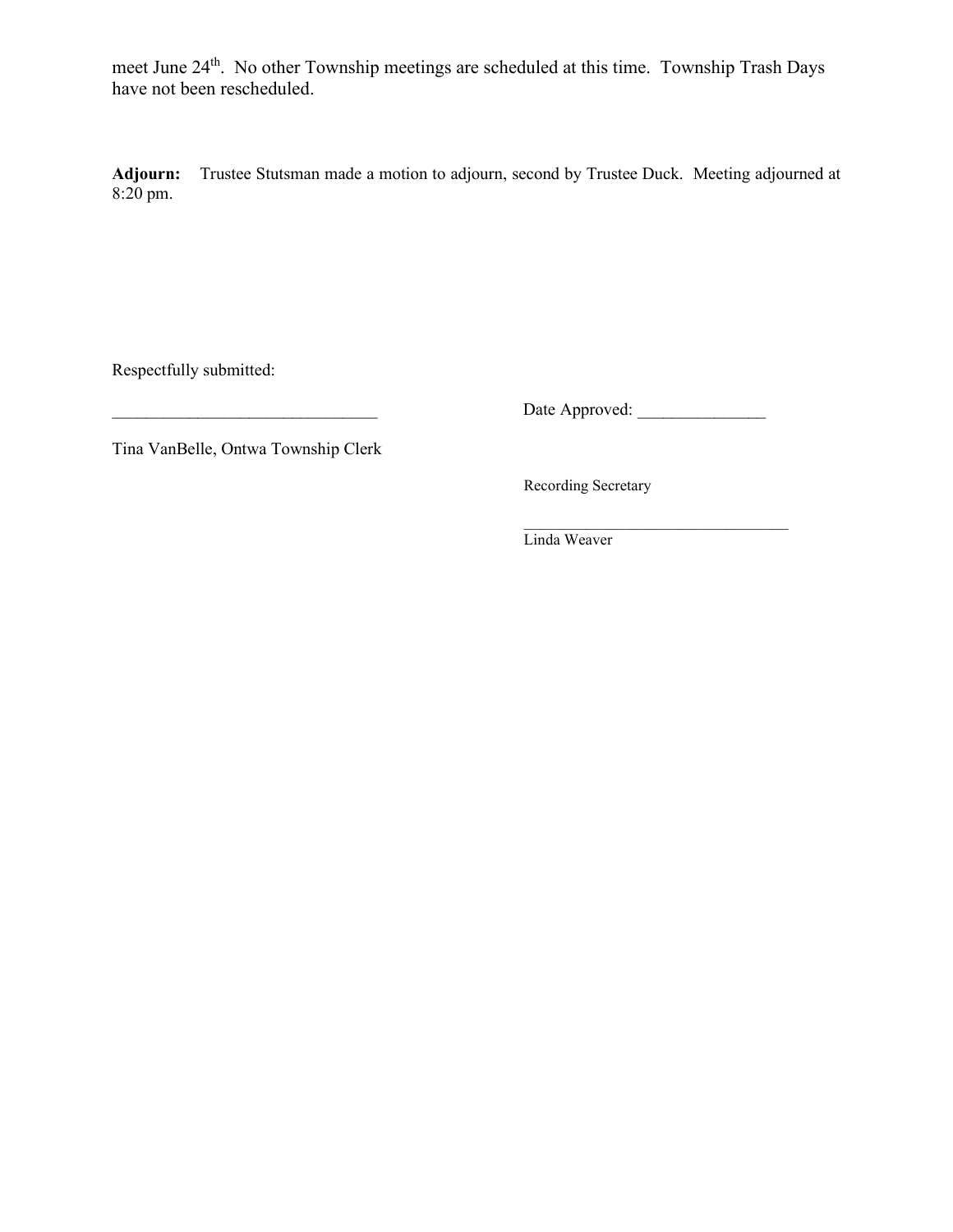# **Ontwa Township Board of Trustees Meeting Minutes July13, 2020 Minutes www.ontwatwp.org**

# **Due to the Township being closed the meeting was conducted via Zoom. The Public was invited. Information on joining the meeting is posted on the website each month.**

**Call to Order:** The regular monthly meeting of the Ontwa Township Board was called to order by Supervisor Jerry Marchetti at 7:00pm on July 13, 2020.

## **Pledge of Allegiance:**

**Roll Call:** Supervisor Jerry Marchetti, Clerk Tina VanBelle, Treasurer Meryl Christensen, Trustees Dawn Bolock, Dan Stutsman, Jeff Kozinski, and Jerry Duck were present.

**Approval of Agenda:** Supervisor Marchetti made a motion to approve the agenda with amendments to add building permits to monthly reports and air duct cleaning under new business. Second by Trustee Duck. All in favor, motion passed. Minutes from the special meeting held on June 19, 2020 were read by Supervisor Marchetti. Motion to approve by Trustee Kozinski, second by Trustee Bolock. Motion passed on a roll call vote: 7 ayes 0 nays.

**Public Comment:** No public comment.

**Approval of Consent Agenda**: Trustee Kozinski made a motion to approve the Consent Agenda, second by Trustee Duck. Motion passed on a roll call vote: 7 ayes 0 nays.

**Commissioner's Report:** Commissioner Roseann Marchetti: Election inspector training is available online at the Cass County website. The Van Buren/Cass County Health Department is working on a back to school plan.

## **Committee Board Reports:**

**Zoning Administrator:** Leroy Krempec-working on various properties.

**Wastewater:** Brigid Forlenza-St. Joe county wants to expand. The agreement will be amended. The discharge will be domestic flow.

**Ambulance:** Trustee Stutsman- New ambulance has arrived

**Police:** Treasurer Christensen- Starboard Marina donated a boat to the police department.

**Buildings & Grounds:** Trustee Duck-no report

Planning Commission: Trustee Bolock- 1<sup>st</sup> meeting to be held since shut down will be August 5<sup>th</sup>. **Township Roads:** Trustee Kozinski-

**Fire Board:** John Bossler- The Fireside fire was determined to be accidental

**Old Business:** Report on Pleasant Lake drain by Bruce Campbell. Work to begin on August 3. Project is funded by MDOT. M62 will be closed between Hess and Yankee.

**New Business:** 

**Resolution to Establish Absent Counter Voting Board:** Clerk VanBelle made a motion to approve the resolution, second by Trustee Kozinski. Motion passed on a roll call vote: 7 ayes 0 nays.

**Resolution for a Township Credit Card:** Clerk VanBelle made a motion to approve the resolution, second by Trustee Kozinski. Motion passed on a roll call vote: 7 ayes 0 nays.

**New Server for the Township:** Supervisor Marchetti made a motion to approve the purchase and installation of a new server not to exceed \$7,000. Second by Treasurer Christensen. Motion passed on a roll call vote: 7 ayes 0 nays.

**J.C. Fencing Quote for Wastewater – Twilight St.:** Trustee Stutsman made a motion to approve the purchase and installation of the fencing not to exceed \$9,457. Second by Trustee Kozinski. Motion passed on a roll call vote: 7 ayes 0 nays.

**Local Purchase of Tax Reverted Properties:** Trustee Kozinski made a motion to not purchase the properties, second by Treasurer Christensen. Motion passed on a roll call vote: 7 ayes 0 nays.

**Quotes for Picnic Tables:** Trustee Kozinski made a motion to purchase 4 picnic tables for Krause Park from Penchura. Second by Trustee Bolock. Motion passed on a roll call vote: 7 ayes 0 nays.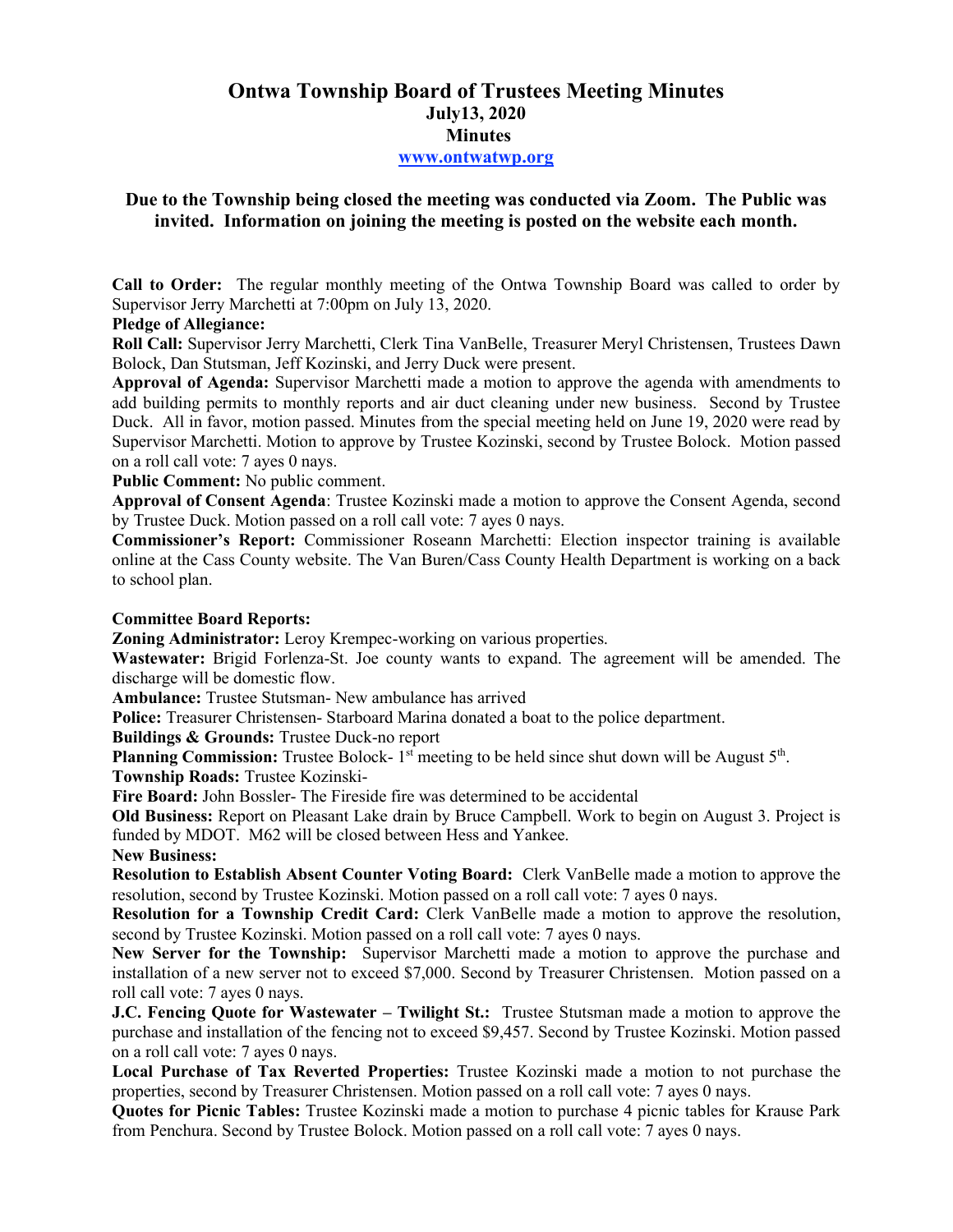**Non-Statutory Duties:** Supervisor Marchetti made a motion to approve compensation to two employees, second by Trustee Duck. Motion passed on a roll call vote: 6 ayes 1 nay (Christensen). **Air Duct Cleaning:** Trustee Stutsman made a motion to approve air duct cleaning by VACMAN at a cost not to exceed \$1,970. Second by Treasurer Christensen. Motion passed on a roll call vote: 7 ayes 0 nays. **Announcements:** Announcements: The next regular Township Board meeting will be held August 10. Procedure for the meeting will be posted on the website. The hazardous waste and tire drop off will be August 15, from 9am-12pm, at the Cass County Road Commission on O Keefe St.

**Adjourn:** Trustee Stutsman made a motion to adjourn, second by Trustee Duck. Meeting adjourned at 8:48 pm.

Respectfully submitted:

\_\_\_\_\_\_\_\_\_\_\_\_\_\_\_\_\_\_\_\_\_\_\_\_\_\_\_\_\_\_\_ Date Approved: \_\_\_\_\_\_\_\_\_\_\_\_\_\_\_

Tina VanBelle, Ontwa Township Clerk

Recording Secretary

 \_\_\_\_\_\_\_\_\_\_\_\_\_\_\_\_\_\_\_\_\_\_\_\_\_\_\_\_\_\_\_\_\_\_ Linda Weaver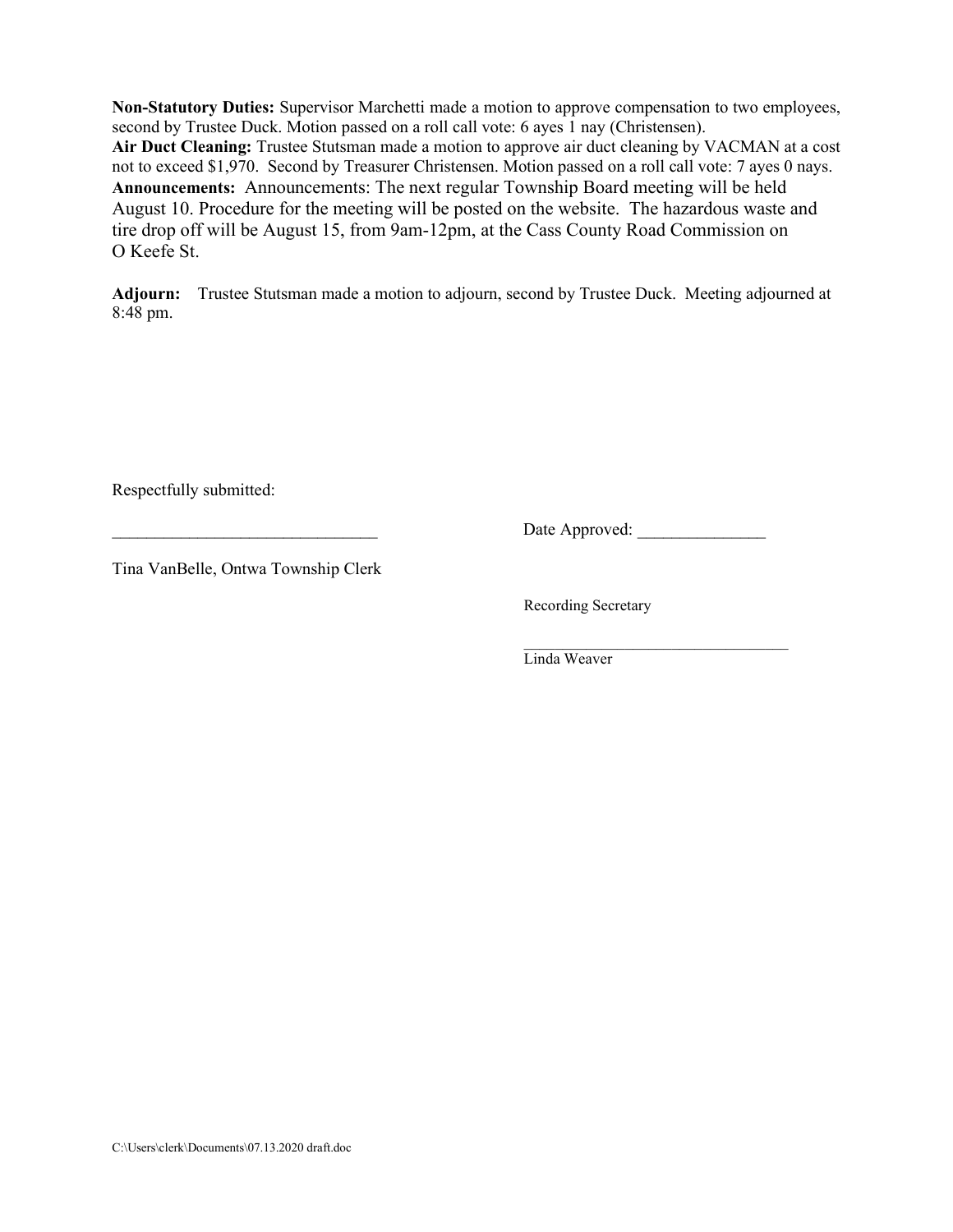# **Ontwa Township Board of Trustees Meeting Minutes August 12, 2020 Minutes www.ontwatwp.org**

## **Due to the Township being closed the meeting was conducted via Zoom. The Public was invited. Information on joining the meeting is posted on the website each month.**

**Call to Order:** The regular monthly meeting of the Ontwa Township Board was called to order by Supervisor Jerry Marchetti at 7:03pm on August 12, 2020.

### **Pledge of Allegiance:**

**Roll Call:** Supervisor Jerry Marchetti, Clerk Tina VanBelle, Treasurer Meryl Christensen, Trustees Dawn Bolock, Dan Stutsman, Jeff Kozinski, and Jerry Duck were present.

**Approval of Agenda:** Treasurer Christensen made a motion to approve the agenda, second by Trustee Kozinski.

### **Public Comment:** No public comment.

**Approval of Consent Agenda**: Treasurer Christensen made a motion to approve the Consent Agenda, with amendment to the July meeting minutes. Supervisor Marchetti said to add requested amendment as item 6 to the agenda. Motion to approve was second by Trustee Kozinski. Motion passed on a roll call vote: 7 ayes 0 nays.

**Amendment to July Meeting minutes:** Treasurer Christensen made a motion to amend July minutes under Non-Statutory Duties, second by Trustee Kozinski. Motion passed on a roll call vote: 7 ayes 0 nays. **Commissioner's Report:** Commissioner Roseann Marchetti: Hazardous waste and tire drop off will be August 15, from 9am-12pm at Road Commission on O'Keefe St. All Aboard start date is August 17.

## **Committee Board Reports:**

**Zoning Administrator:** Leroy Krempec-Suggested the township office be closed on Saturday because of traffic congestion due to annual US 12-yard sales.

**Wastewater:** Projects to approve in tonight's meeting are raising the manhole behind Maple Café, C-1 lift station improvements, and dry hydrant project.

**Ambulance:** Trustee Stutsman- no report

**Police:** Treasurer Christensen- Board chairman for 2021 will be Jerry Marchetti.

**Buildings & Grounds:** Trustee Duck- no report

**Planning Commission:** Trustee Bolock-Two land divisions were addressed and the site plan for Roland Dr. was postponed.

**Township Roads:** Trustee Kozinski-No report

**Fire Board:** John Bossler- Audit complete, outdoor lighting at the fire station has been replaced.

**Old Business:** No old business

#### **New Business:**

**5 Year Park and Recreation Plan-2 proposals:** Trustee Bolock made a motion to accept the Williams & Works proposal not to exceed \$5,220, second by Trustee Kozinski. Motion passed on a roll call vote: 7 ayes 0 nays. Plann Commission will decide on which program within the proposal to accept.

**Dockside Landing Final:** Trustee Bolock made a motion to approve the final site submittal, second by Trustee Kozinski. Motion passed on a roll call vote: 7 ayes 0 nays.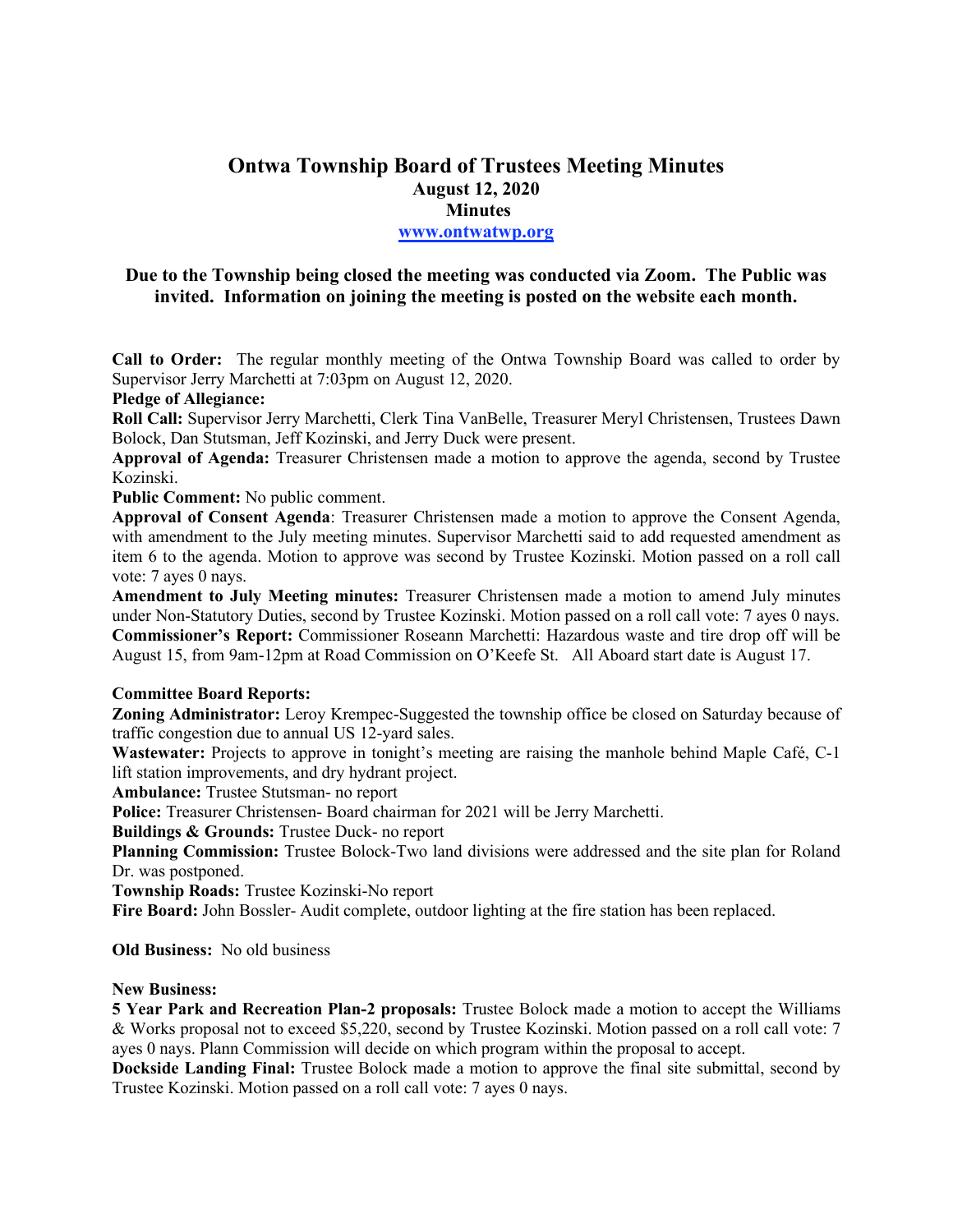**Wastewater C-1 Lift Station Improvements:** Trustee Stutsman made a motion to approve the proposal from Selge Construction at a cost not to exceed \$245,000, second by Trustee Bolock. Motion passed on a roll call vote: 7 ayes 0 nays.

**Wastewater Manhole Repair:** Trustee Stutsman made a motion to approve the proposal from Selge Construction at a cost not to exceed \$4,500, to raise the manhole behind the Maple Café, second by Trustee Kozinski. Motion passed on a roll call vote: 7 ayes 0 nays.

**Dry Hydrants:** Treasurer Christensen made a motion to approve the proposal from Selge Construction to install 2 dry hydrants at a cost not to exceed \$13,000, second by Trustee Stutsman. Motion passed on a roll call vote: 7 ayes 0 nays.

Discussion regarding election worker pay followed by Clerk VanBelle asking if the Board wanted her to hold election worker's checks until the September Board meeting or if it is ok to mail them out now. The Board agreed the checks should not be held.

**Announcements:** Announcements: The next regular Township Board Zoom meeting will be held September 14, Ambulance Board September 8, Police Board August 13, Wastewater Board August 26, Planning Commission Zoom meeting September 2.The hazardous waste and tire drop off will be August 15, from 9am-12pm, at the Cass County Road Commission on O Keefe St.

**Adjourn:** Trustee Stutsman made a motion to adjourn, second by Trustee Kozinski. Meeting adjourned at 8:03 pm.

Respectfully submitted:

Date Approved:

Tina VanBelle, Ontwa Township Clerk

Recording Secretary

 $\mathcal{L}=\underbrace{\mathcal{L}=\mathcal{L}=\mathcal{L}=\mathcal{L}=\mathcal{L}=\mathcal{L}=\mathcal{L}=\mathcal{L}=\mathcal{L}=\mathcal{L}=\mathcal{L}=\mathcal{L}=\mathcal{L}=\mathcal{L}=\mathcal{L}=\mathcal{L}=\mathcal{L}=\mathcal{L}=\mathcal{L}=\mathcal{L}=\mathcal{L}=\mathcal{L}=\mathcal{L}=\mathcal{L}=\mathcal{L}=\mathcal{L}=\mathcal{L}=\mathcal{L}=\mathcal{L}=\mathcal{L}=\mathcal{L}=\mathcal{L}=\mathcal{L}=\mathcal{L}=\mathcal{L}=\$ Linda Weaver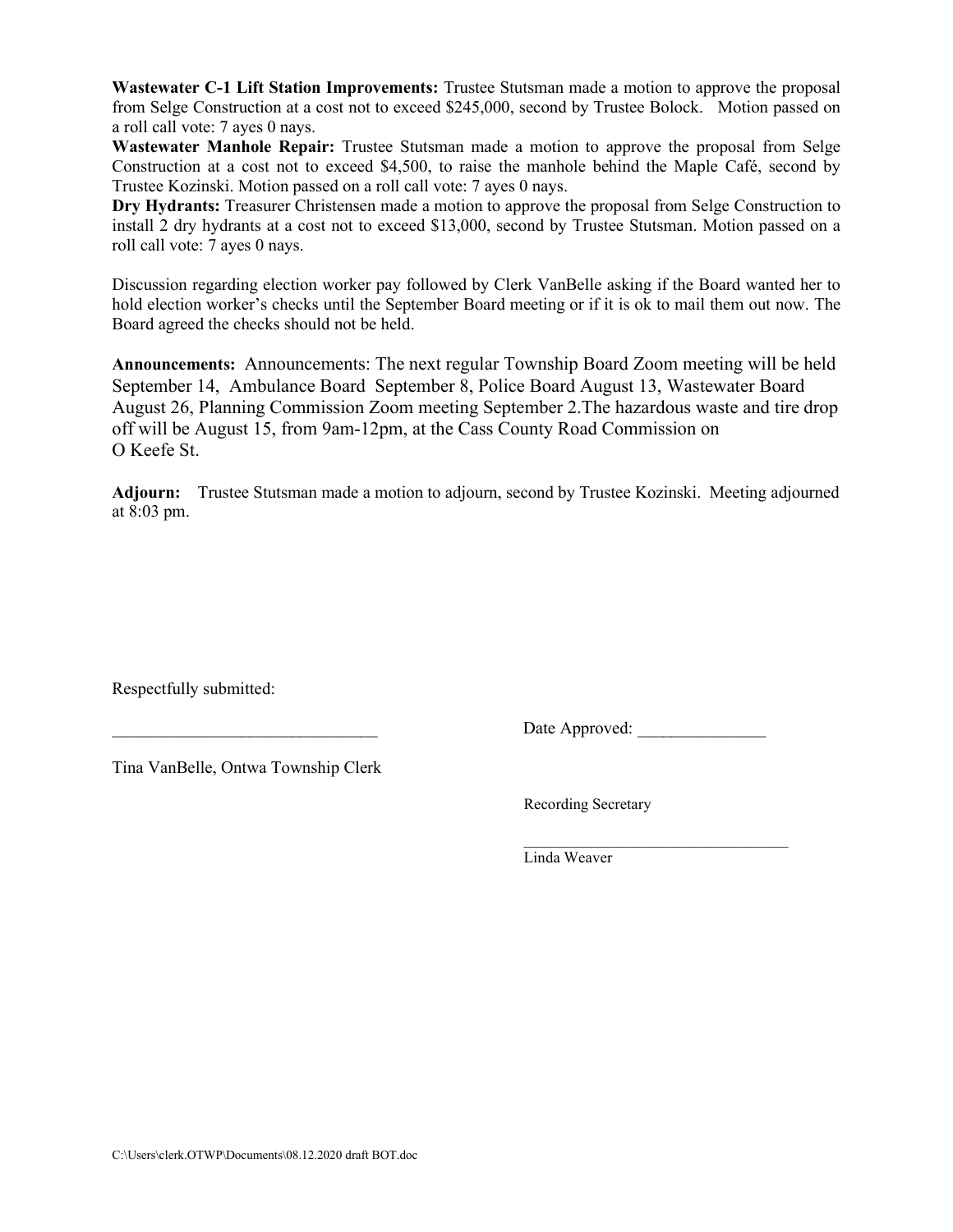# **Ontwa Township Board of Trustees Meeting Minutes September 14, 2020 Minutes www.ontwatwp.org**

# **Due to the Township being closed the meeting was conducted via Zoom. The Public was invited. Information on joining the meeting is posted on the website each month.**

**Call to Order:** The regular monthly meeting of the Ontwa Township Board was called to order by Supervisor Jerry Marchetti at 7:00pm on September 14, 2020.

### **Pledge of Allegiance:**

**Roll Call:** Supervisor Jerry Marchetti, Clerk Tina VanBelle, Treasurer Meryl Christensen, Trustees Dawn Bolock, Dan Stutsman, and Jerry Duck were present. Trustee Kozinski joined at 7:25pm.

**Approval of Agenda:** Trustee Duck made a motion to approve the agenda, second by Treasurer Christensen. Motion passed on a roll call vote: 6 ayes 0 nays. Trustee Kozinski was absent.

**Public Comment:** John Bossler and Kevin Mast both spoke on the condition of the roads in Regal Place.

**Approval of Consent Agenda**: Trustee Bolock made a motion to amend the Consent Agenda, second by Trustee Stutsman. Motion passed on a roll call vote: 6 ayes 0 nays. Trustee Kozinski was absent. Clerk VanBelle amended the Consent Agenda to add checks to the General Checking, Wastewater, and Special Assessment funds. Trustee Stutsman made a motion to approve the amended Consent Agenda, second by Trustee Duck. Motion passed on a roll call vote: 6 ayes 0 nays. Trustee Kozinski was absent.

**Commissioner's Report:** Commissioner Roseann Marchetti: Hazardous waste/tire drop off was held on August 15th at the road commission on O'Keefe Street and was a great success. Lawless Park will host star gazing events on September 18<sup>th</sup> & 19<sup>th until 2am, October 16<sup>th</sup> & 17<sup>th</sup> until 12pm, November 13<sup>th</sup> &</sup>  $14<sup>th</sup>$  until 12pm, and December  $18<sup>th</sup>$  & 19<sup>th</sup> until 12pm

**Audit Report:** Patrick Sage of Kruggel Lawton presented the annual financial status of the Township. Trustee Stutsman made a motion to approve the report, second by Trustee Duck. Motion passed on a roll call vote: 6 ayes 0 nays. Trustee Kozinski was absent.

## **Committee Board Reports:**

**Zoning Administrator:** Leroy Krempec- recommended the Board work with the Planning Commission to repeal old ordinances by resolution and enforce the rules withing the IPC. Looking into flooding issues on South Shore.

**Wastewater:** Brigid Forlenza- issues with a main break at JPC and damage done by drilling into a force main were resolved.

**Ambulance:** Trustee Stutsman- The audit was approved. A Special Ambulance Board meeting will be held September 15<sup>th</sup> at 6pm. If more than 10 people attend the meeting will be held outside.

Police: Treasurer Christensen- Audit reported in the August meeting was good. The Police Chief received a 4% raise.

**Buildings & Grounds:** Trustee Duck-no report

**Planning Commission:** Trustee Bolock- land division on Roland Drive was approved.

**Township Roads:** Trustee Kozinski- Regal Place is a proposed project for 2021, working with Road Commission on options for Lakeview, looking into remedies for drainage on South Shore.

**Fire Board:** John Bossler- No meeting last month, the audit was approved in the previous meeting.

**Old Business:** No old business.

## **New Business:**

**Public Hearing on Increasing Property Taxes and Resolution:** Trustee Bolock made a motion to suspend the Board meeting and enter a public meeting on property taxes, second by Trustee Stutsman. Motion passed on a roll call vote: 7 ayes 0 nays. Trustee Stutsman made a motion to open the public meeting on increasing property taxes, second by Trustee Kozinski. Motion passed on a roll call vote: 7 ayes, 0 nays. Supervisor Marchetti called for public comment. There was no public comment. Clerk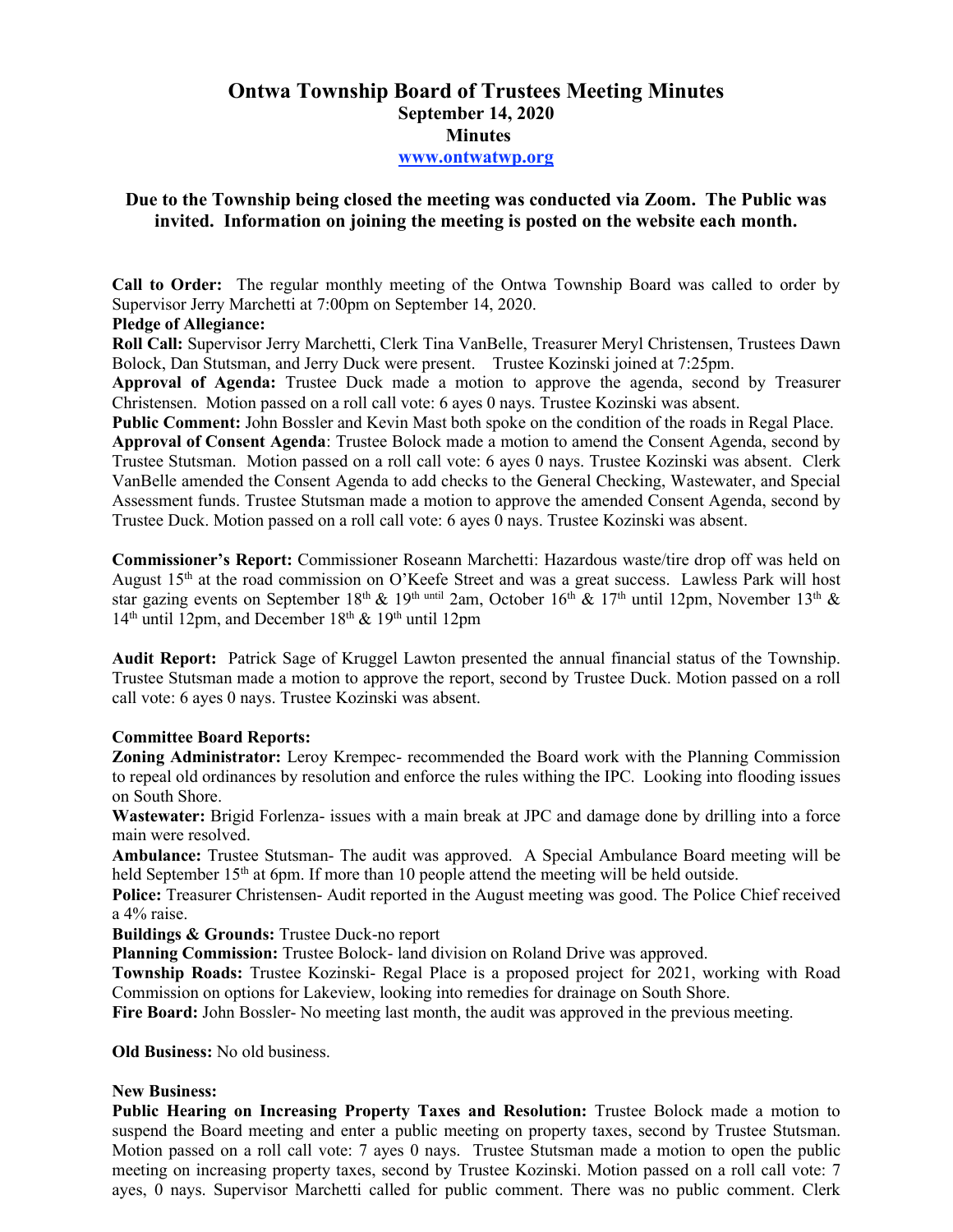VanBelle made a motion to approve resolution 2020-09-14, second by Trustee Bolock. Motion passed on a roll call vote: 6 ayes 1 nay (Duck). Trustee Stutsman made a motion to close the public hearing, second by Trustee Duck. Motion passed on a roll call vote: 7 ayes, 0 nays. Trustee Stutsman made a motion to return to the regular Board meeting, second by Treasurer Christensen. Motion passed on a roll call vote: 7 ayes 0 nays.

**Resolutions for SAD Districts (Pleasant, Morton, Garver, Eagle, Regal)** – Clerk VanBelle made a motion to approve resolution 2020-9-14.1 for Pleasant Lake per parcel assessment of \$300. per year for front parcels and \$94.38 per back parcels, second by Trustee Kozinski. Motion passed on a roll call vote: 7 ayes 0 nays.

Clerk VanBelle made a motion to approve resolution 2020-9-14.2 for Morton/Christiana Lake per parcel assessment of \$120. per year, second by Trustee Duck. Motion passed on a roll call vote: 7 ayes 0 nays.

Clerk VanBelle made a motion to approve resolution 2020-9-14.3 for Garver Lake per parcel assessment of \$115. per year, second by Trustee Stutsman. Motion passed on a roll call vote: 7 ayes 0 nays.

Clerk VanBelle made a motion to approve resolution 2020-9-14.4 for Eagle Lake and channels per parcel assessment of \$109. per year, second by Trustee Bolock. Motion passed on a roll call vote: 7 ayes 0 nays. Clerk VanBelle made a motion to approve resolution 2020-9-14.5 for Regal Place Subdivision per parcel assessment of \$35. per year, second by Trustee Duck. Motion passed on a roll call vote: 7 ayes 0 nays.

**5 Replacement Computers:** Treasurer Christensen made a motion to approve the quote to purchase 5 new computers for the Deputy Supervisor, Deputy Clerk, Deputy Treasurer, Township Secretary, and Township Assessor at a cost not to exceed \$5,000, second by Trustee Kozinski. Motion passed on a roll call vote: 7 ayes 0 nays.

**Cass County Interlocal Agreement for County Designated Assessor:** After discussion the Agreement was defeated by a roll call vote. 1 aye (Supervisor Marchetti), 6 nays (Stutsman, Duck, Bolock, Christensen, Kozinski, VanBelle)

**Connector Path Final Billing:** Trustee Kozinski made a motion to approve invoices from the Cass County Road Commission as final billing for the connector path in the amount of \$51,227.13, second by Trustee Stutsman. Motion passed on a roll call vote: 7 ayes 0 nays.

**Wastewater closed session Zoom Board meeting:** The BOT will hold a special closed session Zoom meeting on September 29<sup>th</sup> at 11am.

**Announcements:** Announcements: The next regular Township Board Zoom meeting will be held October 12<sup>th</sup> at 7pm, No Ambulance Board meeting in October, Police Board will meet October 15<sup>th</sup>, Wastewater September 23<sup>rd</sup>, Planning Commission Zoom meeting October 7<sup>th</sup>.

**Adjourn:** Trustee Duck made a motion to adjourn, second by Trustee Stutsman. Meeting adjourned at 9:08 pm.

Respectfully submitted:

Date Approved:

Tina VanBelle, Ontwa Township Clerk

Recording Secretary

 $\mathcal{L}_\text{max}$  , and the set of the set of the set of the set of the set of the set of the set of the set of the set of the set of the set of the set of the set of the set of the set of the set of the set of the set of the Linda Weaver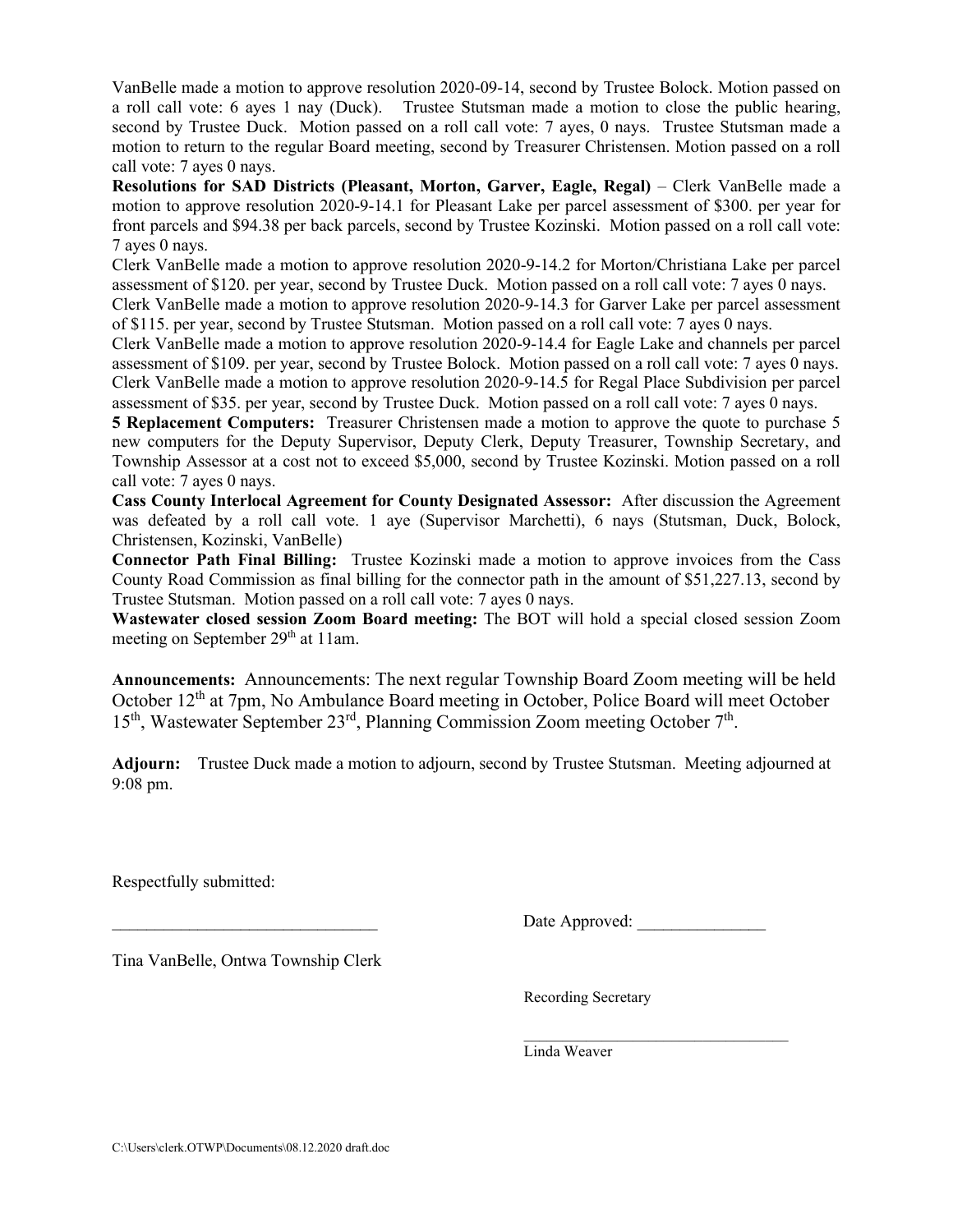# **Ontwa Township Board of Trustees Meeting Minutes October 12, 2020 Minutes www.ontwatwp.org**

## **Due to the Township being closed the meeting was conducted via Zoom. The Public was invited. Information on joining the meeting is posted on the website each month.**

**Call to Order:** The regular monthly meeting of the Ontwa Township Board was called to order by Supervisor Jerry Marchetti at 7:00pm on October 12, 2020.

## **Pledge of Allegiance:**

**Roll Call:** Supervisor Jerry Marchetti, Clerk Tina VanBelle, Treasurer Meryl Christensen, Trustees Dawn Bolock, Dan Stutsman, and Jerry Duck were present. Trustee Kozinski joined at 7:08pm.

**Approval of Agenda:** Trustee Stutsman made a motion to approve the agenda, second by Treasurer Christensen. Motion passed on a roll call vote: 7 ayes 0 nays.

**Public Comment:** Mike Parrish of 23700 S. Shore spoke of drainage problems on S. Shore Dr.

**Approval of Consent Agenda**: Trustee Bolock made a motion to approve the Consent Agenda, second by Trustee Duck. Motion passed on a roll call vote: 7 ayes 0 nays.

**Commissioner's Report:** Commissioner Roseann Marchetti: Drive up flu shots will be available, by appointment, on October 16<sup>th</sup> from 9am to 1pm at the Council on Aging. Also, on October 24 at SMC from 10am-2pm. Appointments are needed and can be done at vbcassdhd.org and click on Schedule Your Flu Shot to register.

### **Committee Board Reports:**

**Zoning Administrator:** Leroy Krempec - Hours for the Zoning Administrator will be adjusted temporarily to 9am-12pm Mondays, Tuesdays, and Wednesdays and Saturdays by appointment only. He will be available by phone/text at 574-292-0820.

Wastewater: Brigid Forlenza - The 1<sup>st</sup> Amendment to the agreement between the Township and the St. Joseph County Regional Water and Sewer District has been completed.

**Ambulance:** Trustee Stutsman - Two medics have been laid off. The next Ambulance Board meeting will be October 14<sup>th</sup> at 6pm.

**Police:** Treasurer Christensen - No meeting last month. The next meeting of the Police Board will be October 14<sup>th</sup> at 6pm.

**Buildings & Grounds:** Trustee Duck - no report

**Planning Commission:** Trustee Bolock - Site plan for Krupp's was approved at the last meeting.

**Township Roads:** Trustee Kozinski – Reviewing 2020-2021 projects.

**Fire Board:** Supervisor Marchetti – Operation is running smoothly.

**Old Business:** No old business.

#### **New Business:**

**Trick or Treat Hours:** Trustee Stutsman made a motion to have Trick or Treat hours in Edwardsburg from 5:30-7:30pm on Saturday October 31<sup>st</sup>, second by Trustee Kozinski. All in favor, motion passed. The Village hours will be from 6-7:30pm.

**Snowplow Bids:** The Township received two snowplow bids. Trustee Bolock made a motion to accept the bid from Jacobs Bobcat Service, second by Trustee Stutsman. Motion passed on a roll call vote, 7 ayes 0 nays.

**Domestic and Sexual Abuse Services:** Trustee Stutsman made a motion to donate \$1,250. to DASAS second by Trustee Kozinski. Motion passed on a roll call vote: 7 ayes 0 nays.

**Cass County Interlocal Agreement for County Designated Assessor:** Clerk VanBelle made a motion to approve the Agreement, second by Trustee Duck. Motion passed on a roll call vote7 ayes 0 nays.

**Sanitary Sewage Disposal Resolution/Amendment:** Trustee Stutsman made a motion to approve Resolution 2020-10-12.1, second by Trustee Kozinski. Motion passed on a roll call vote 7 ayes 0 nays.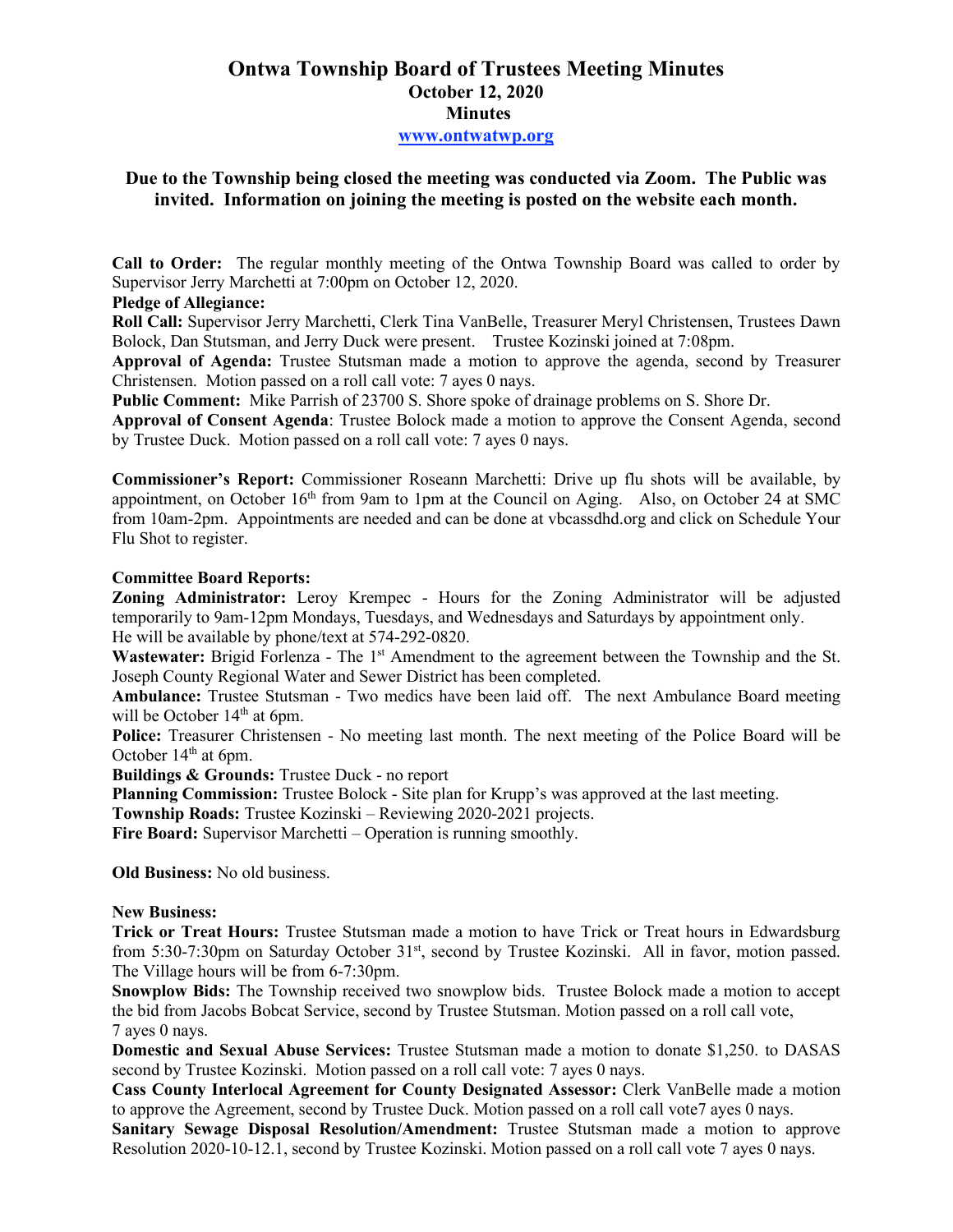Announcements: The next regular Township Board Zoom meeting will be held November 9<sup>th</sup> at 7pm, Ambulance Board meeting October 14th, Police Board will meet October 15th, Wastewater October 28th, Planning Commission meeting November 4<sup>th</sup>.

**Adjourn:** Trustee Duck made a motion to adjourn, second by Trustee Kozinski. Meeting adjourned at 7:59pm.

Respectfully submitted:

\_\_\_\_\_\_\_\_\_\_\_\_\_\_\_\_\_\_\_\_\_\_\_\_\_\_\_\_\_\_\_ Date Approved: \_\_\_\_\_\_\_\_\_\_\_\_\_\_\_

Tina VanBelle, Ontwa Township Clerk

Recording Secretary

 $\mathcal{L}_\text{max}$  , and the set of the set of the set of the set of the set of the set of the set of the set of the set of the set of the set of the set of the set of the set of the set of the set of the set of the set of the Linda Weaver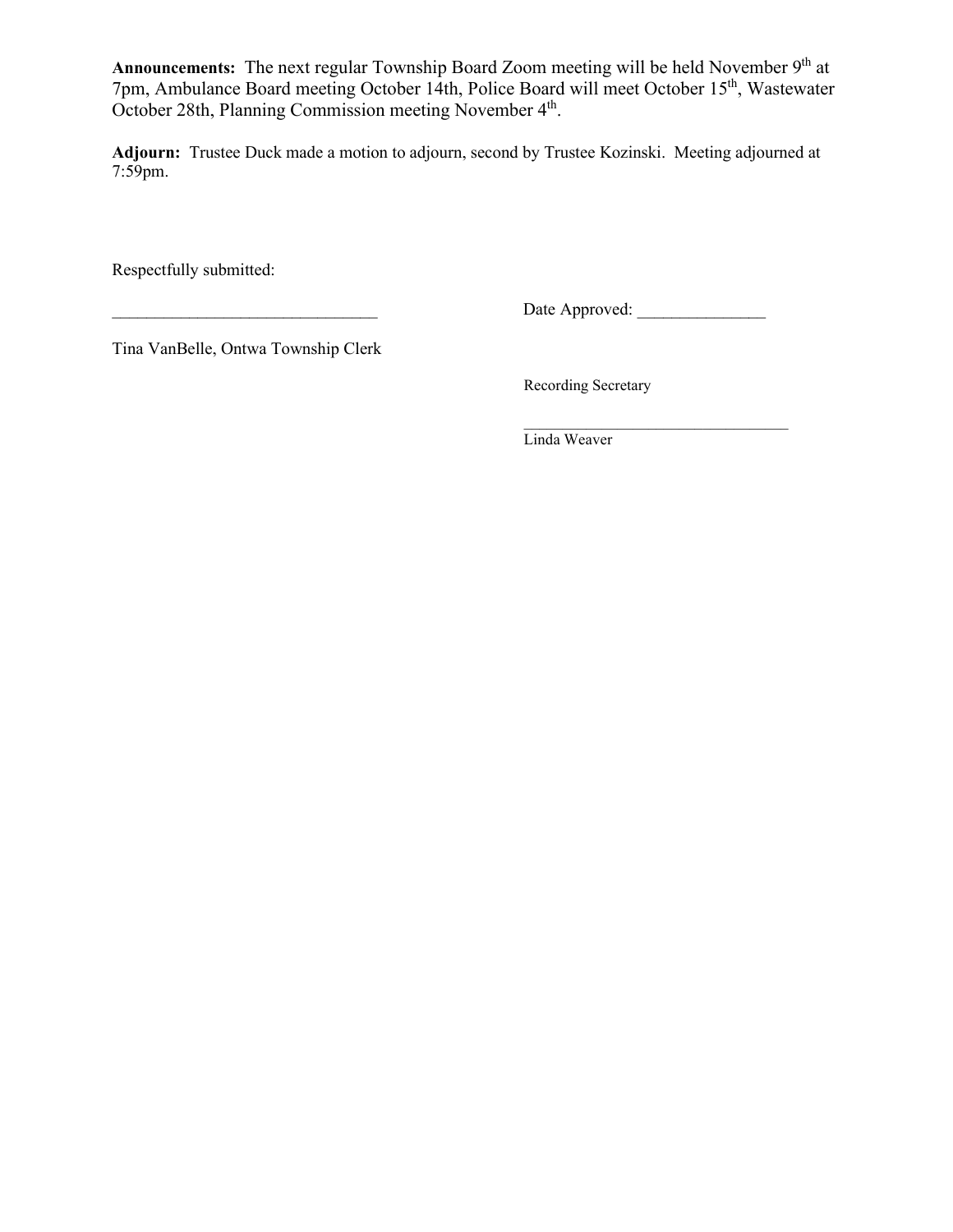# **Ontwa Township Board of Trustees Meeting Minutes November 9, 2020 Minutes**

### **www.ontwatwp.org**

# **The meeting was conducted via Zoom. The Public was invited. Information on joining the meeting is posted on the website each month.**

**Call to Order:** The regular monthly meeting of the Ontwa Township Board was called to order by Supervisor Jerry Marchetti at 7:00pm on November 9, 2020.

### **Pledge of Allegiance:**

**Roll Call:** Supervisor Jerry Marchetti, Clerk Tina VanBelle, Treasurer Meryl Christensen, Trustees Dawn Bolock, Dan Stutsman, and Jerry Duck were present. Trustee Kozinski was absent.

**Approval of Agenda:** Trustee Stutsman made a motion to approve the agenda with an amendment to add the Treasurers report, second by Trustee Duck. Motion passed on a roll call vote: 6 ayes 0 nays.

**Approval of Consent Agenda**: Trustee Duck made a motion to approve the Consent Agenda, second by Treasurer Christensen. Motion passed on a roll call vote: 6 ayes 0 nays.

**Treasurers Update:** Treasurer Christensen gave an update on the status of the Township's CD's **Commissioner's Report:** Commissioner Roseann Marchetti: Chief Judge Susan Dobrich will receive the Daniel J. Wright lifetime achievement award on November 24 for exceptional service to children.

#### **Committee Board Reports:**

**Zoning Administrator:** Leroy Krempec – Burning issues need to be handled by the Police Department.

**Wastewater:** Brigid Forlenza – Working on preliminary design for C1, and amendment to the Ontwa/Elkhart sewer agreement.

**Ambulance:** Trustee Stutsman – Ambulance Board meeting for November has been cancelled.

**Police:** Treasurer Christensen – The first responder hazard pay reimbursement has been received.

**Buildings & Grounds:** Trustee Duck - no report

**Planning Commission:** Trustee Bolock – There were 424 responses to the Parks and Recreation Survey. **Township Roads:** Trustee Kozinski – No report.

**Fire Board:** John Bossler – Many problems with open burning this year.

**Old Business:** No old business.

### **New Business:**

**Alarm System for Wastewater Building:** Trustee Stutsman made a motion to hire Koorsen Fire & Security at a onetime charge of \$2,513.82 to install the system. There will be a monthly monitoring fee of \$40. Second by Treasurer Christensen, Motion passed on a roll call vote. 6 ayes, 0 nays.

**2021 Poverty Guidelines:** Trustee Stutsman made a motion to approve the 2021 Poverty Guidelines for Ontwa Township, second by Treasurer Christensen. Motion passed on a roll call vote, 6 ayes, 0 nays.

**Zoom Coordinator:** Supervisor Marchetti made a motion to appoint Clerk VanBelle as Township Zoom Coordinator, Second by Trustee Duck. Motion passed on a roll call vote, 5 ayes, 1 nay (Christensen) Clerk VanBelle abstained.

**Announcements:** The next regular Township Board Zoom meeting will be held December 14th at 7pm, Ambulance Board meeting cancelled for October, Police Board will meet November  $12<sup>th</sup>$ , Wastewater November 25th, Planning Commission meeting December 2<sup>nd</sup>.

**Adjourn:** Trustee Stutsman made a motion to adjourn, second by Trustee Duck. Meeting adjourned at 7:57pm.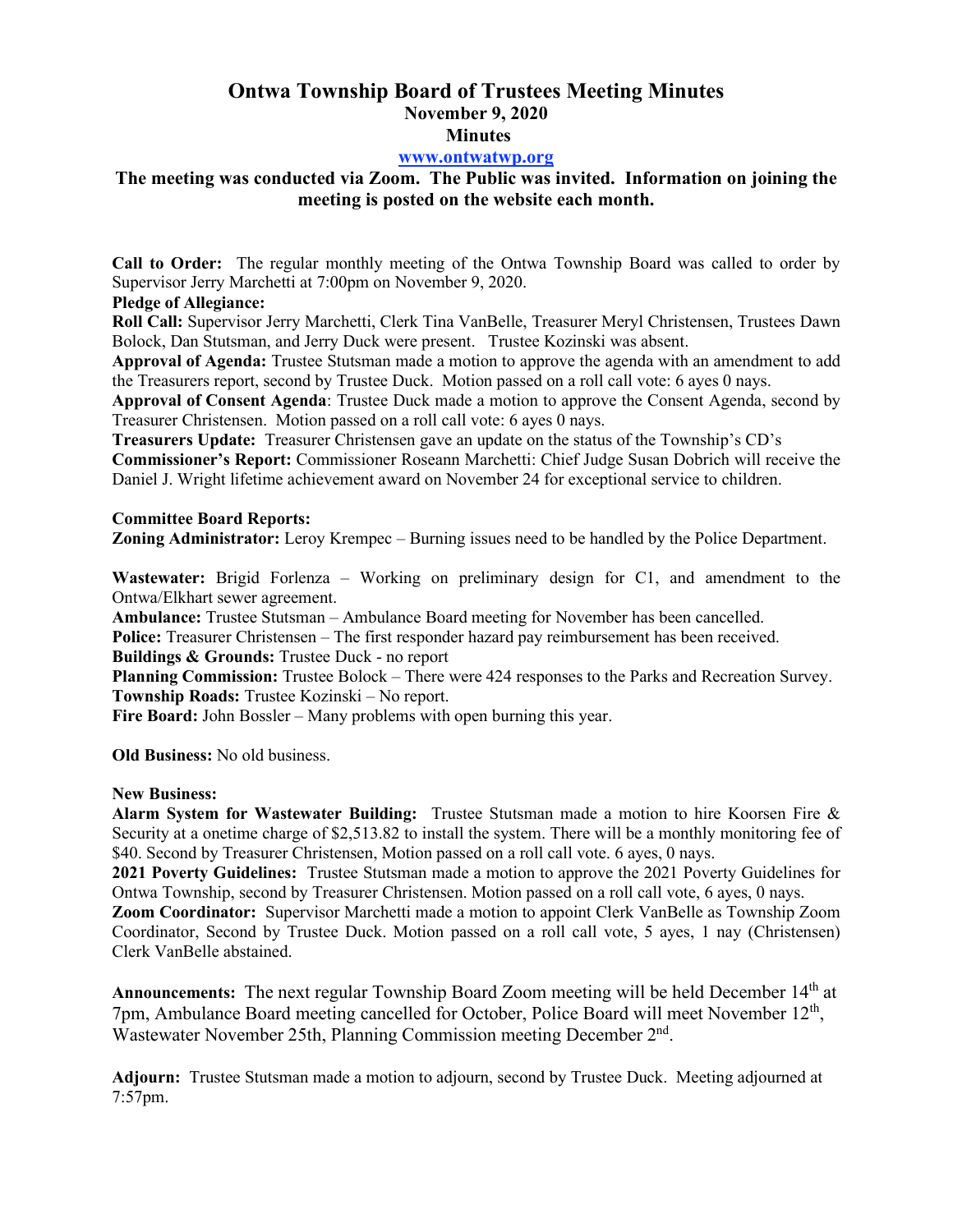Respectfully submitted:

\_\_\_\_\_\_\_\_\_\_\_\_\_\_\_\_\_\_\_\_\_\_\_\_\_\_\_\_\_\_\_ Date Approved: \_\_\_\_\_\_\_\_\_\_\_\_\_\_\_

 $\mathcal{L}_\text{max}$  , and the set of the set of the set of the set of the set of the set of the set of the set of the set of the set of the set of the set of the set of the set of the set of the set of the set of the set of the

Tina VanBelle, Ontwa Township Clerk

Recording Secretary

Linda Weaver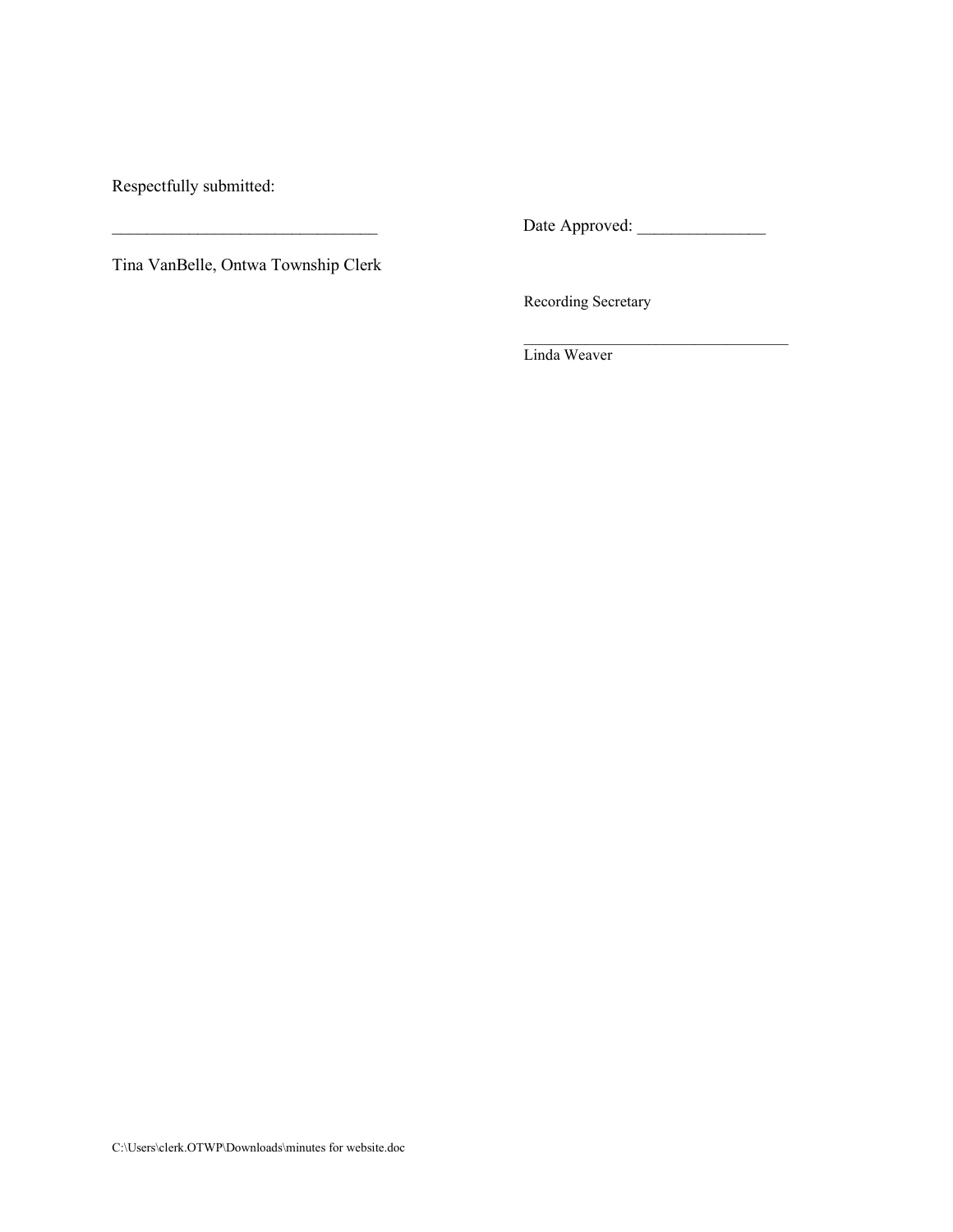# **Ontwa Township Board of Trustees Meeting Minutes December 14, 2020 Minutes**

### **www.ontwatwp.org**

## **The meeting was conducted via Zoom. The Public was invited. Information on joining the meeting is posted on the website each month.**

**Call to Order:** The regular monthly meeting of the Ontwa Township Board was called to order by Supervisor Jerry Marchetti at 7:00pm on December 14, 2020.

### **Pledge of Allegiance:**

**Roll Call:** Supervisor Jerry Marchetti, Clerk Tina VanBelle, Treasurer Sharee Davis-Leist, Trustees Meryl Christensen, Dawn Bolock, Dan Stutsman, and Jeff Kozinski.

**Approval of Agenda:** Trustee Christensen made a motion to approve the agenda second by Trustee Stutsman. Motion passed on a roll call vote: 7 ayes 0 nays.

**Approval of Consent Agenda**: Trustee Bolock made a motion to approve the Consent Agenda, second by Trustee Kozinski. Motion passed on a roll call vote: 7 ayes 0 nays.

**Commissioner's Report**: Commissioner Roseann Marchetti - The County passed a resolution declaring a state of emergency to allow the County to continue with remote meetings through January 31, 2021. Authority has been restored to Woodlands through Resolution.

### **Committee Board Reports:**

**Zoning Administrator:** Leroy Krempec – On going zoning issues are being resolved although the Township office is officially closed. There will be a Plann AD Hoc Planning meeting December 15, at 11:00am.

Wastewater: Brigid Forlenza – The third amendment to the Interlocal Agreement with Elkhart and Cass County for sewage treatment services has been completed.

**Ambulance:** Trustee Stutsman – The ambulance department is back to full staff and all three ambulances are running.

**Police:** Trustee Christensen – The AED's are in service.

**Buildings & Grounds:** - No report

**Planning Commission:** Trustee Bolock – Williams and Works presented the parks survey. The next step is to send it to the Board of Trustees, after aa review by the Planning Commission.

**Roads:** Trustee Kozinski – In the budget for 2021 is \$225,000 for resurfacing and \$15,000 for pavement markings.

**Fire Board:** John Bossler – The meeting for December was cancelled. The old fire truck has been sold for \$10,000.

**Old Business:** No old business.

#### **New Business:**

**Resolution Wastewater Interlocal Agreement – 3<sup>rd</sup> amendment: Trustee Stutsman made a motion to** approve Resolution 2020-12-14.1 with amendments, second by Trustee Bolock. Motion passed on a roll call vote. 7 ayes, 0 nays.

**Reappointment 2-year term for Board of Review:** Supervisor Marchetti made a motion to approve the reappointment of all the members of the Board of Review for 2021, second by Trustee Stutsman. Motion passed on a roll call vote, 7 ayes, 0 nays.

**BOT Resolutions:** Supervisor Marchetti made a motion to pass Resolution 2020-12-14.2 honoring Jerry Duck for his years of service to the public, second by Trustee Stutsman. Motion passed on a roll call vote, 7 ayes, 0 nays. Treasurer Davis-Leist made a motion to pass Resolution 2020-12-14.3 honoring Trustee Christensen for her years of service as the Ontwa Township Treasurer, second by Trustee Stutsman. Motion passed on a roll call vote, 7 ayes, 0 nays.